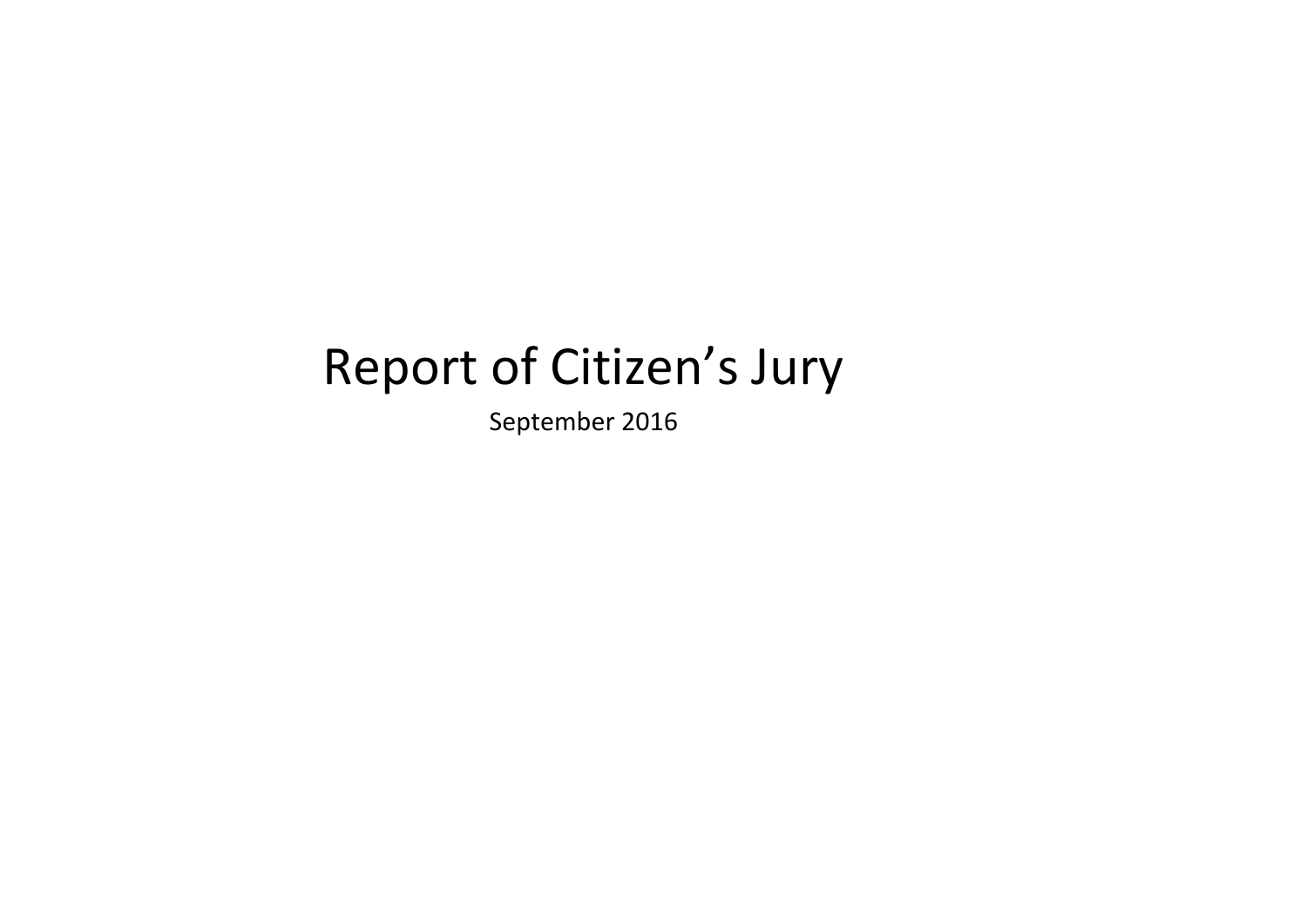City of Greater Bendigo Citizen's Jury September 2016 Version 1.0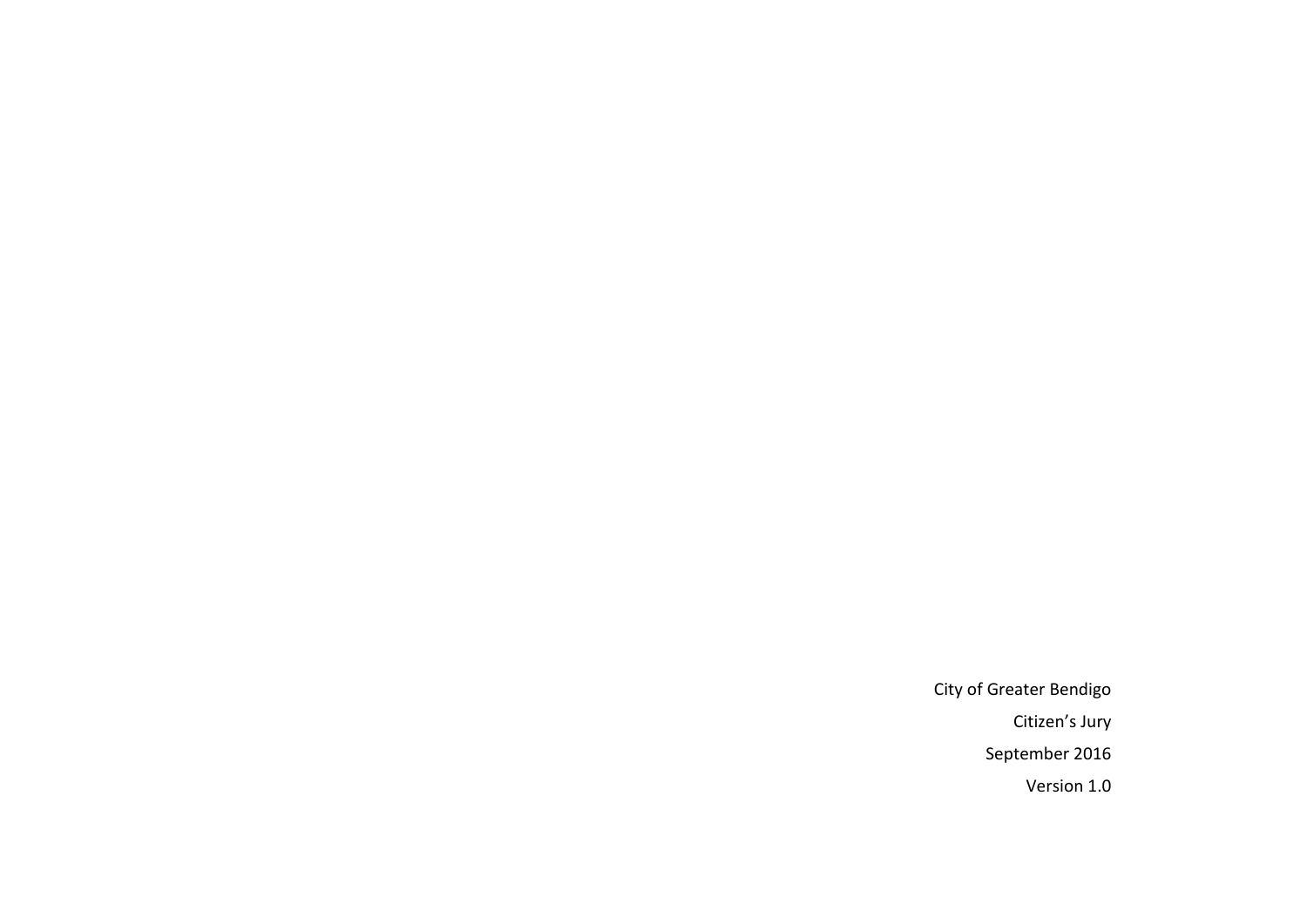# **Table of Contents**

| <b>EXECUTIVE SUMMARY</b>        | 4  |
|---------------------------------|----|
| <b>INTRODUCTION</b>             |    |
| THE JURY'S COMMENTS             | 5. |
| THE JURY'S RECOMMENDATIONS      | 6  |
| <b>DECISION-MAKING CRITERIA</b> | 6  |
| THEMES FROM OUR DISCUSSION      | 6  |
| <b>RECOMMENDATIONS</b>          | 6  |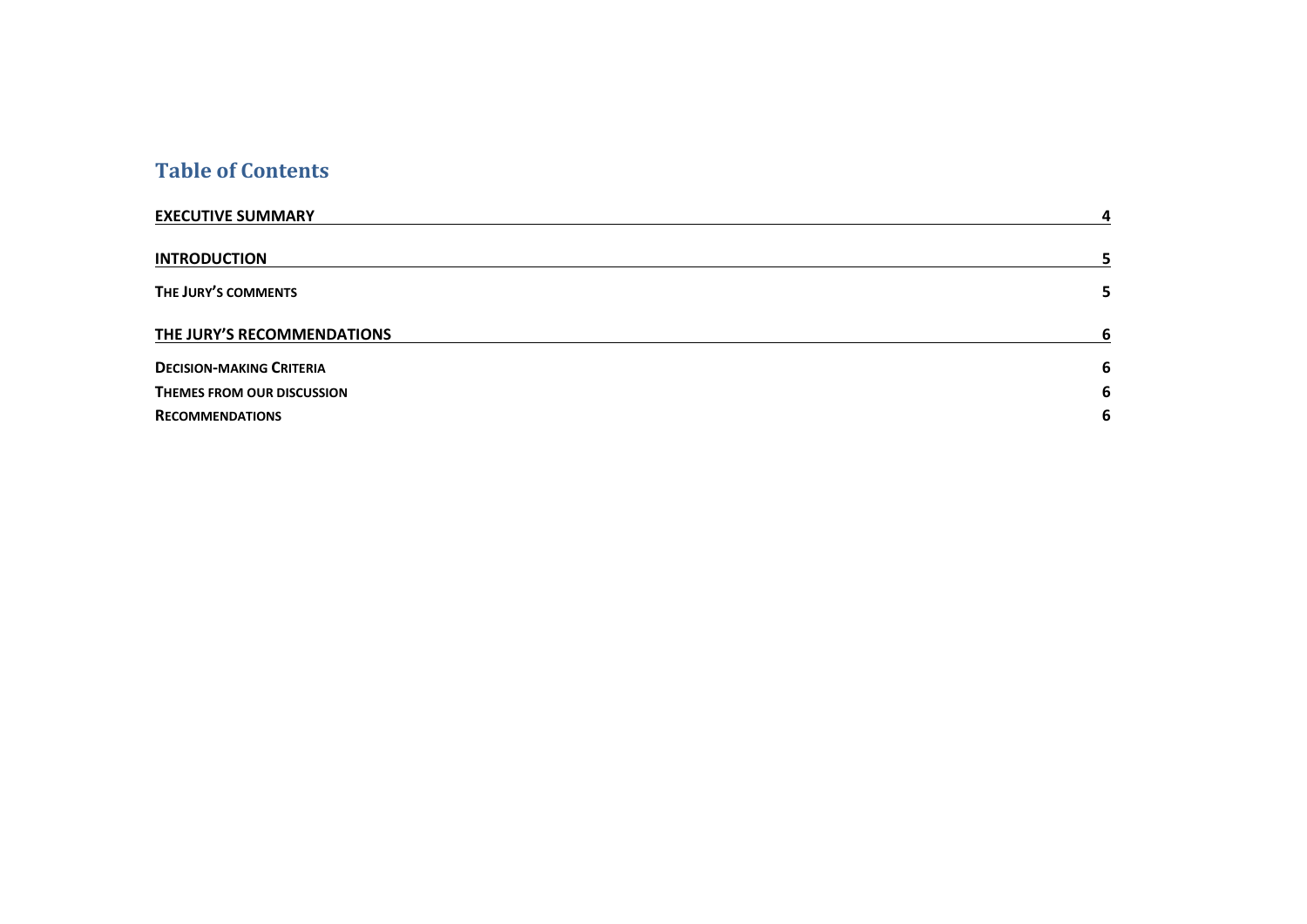# **Executive Summary**

The Jury submits in this report the following themes for Council's serious consideration when planning to make Bendigo the most liveable rural city in Australia:

Arts Business Community Efficiency Environment Health Innovation Youth

Within those themes there are 44 recommendations to Council. Amongst these are:

## *Arts & Community:*

Continue present funding for the Bendigo Gallery and theatres Better promote the success of the Bendigo arts program A space for local artists to create, develop and exhibit their skills Encourage community gardens

## *Business, Environment & Innovation*

Prioritise using local business for council works Facilitate business opportunities in smaller towns to help improve growth Personal contact with local business community Support innovative business ventures for local and global market Encourage energy efficient and sustainable house and property design Encourage investment in solar farms/ alternative energy supplies Adopt more advanced waste technology systems

## *Health & Youth*

Multi-purpose community/youth 'hub' to integrate existing services and facilities Invite local groups (arts & crafts); clubs (sporting, cars, motor bikes) to participate – mentoring program Pursue and implement '10 Minute Neighbourhoods' concept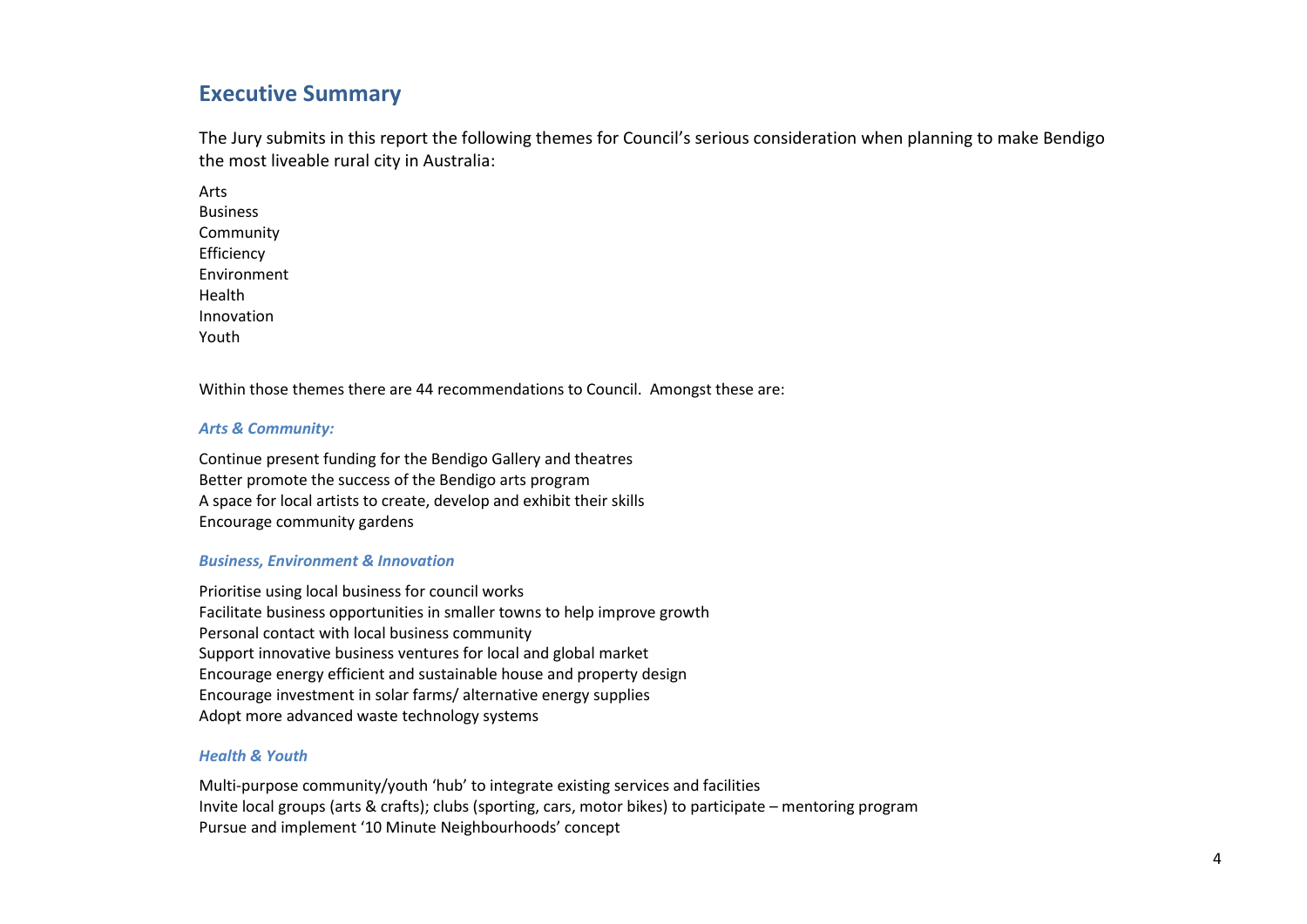Bike paths linking CBD, La Trobe and suburbs.

## *Efficiency*

Continue the internal review process of all COGB departments On-going review of all council facilities and properties to ensure they meet current community needs and expectations. Investigate selling, leasing or hiring council facilities and properties.

# **Introduction**

## **The Jury's comments**

In preparation for the new four-year plan required for Councils under the Local Government Act 1989 the City of Greater Bendigo (COGB) has utilised a Citizens' Jury (the Jury) to consult residents from across the municipality. By consulting in this unique fashion, the Jury has provided input into the strategic vision for the COGB from a wide viewpoint. Many, though not all, aspects of the requirements of local government have been considered.

Council asked the question: What should Council spend our money on to shape the community's future?

The question provides a wide ranging opportunity to propose initiatives to ensure the future we wish to pursue: **is to make the City of Greater of Bendigo the most liveable rural city in Australia.**

The deliberations of the Citizen's Jury, which consisted of a randomly-selected group of individuals, have been consolidated in this report. Though diverse, the men and women on this jury have in common one desire: to see their community develop supported by an active, forward-thinking, resourceful and resourced council.

Many and varied issues, those raised by members of the jury as well as those submitted by members of the Bendigo community, have been explored exhaustively. The jury has sought advice and information from a number of experts in various fields, and drawn on the knowledge of councillors and employees of COGB.

Though some topics and subjects have been explored in depth others, due to constraints of time, others have not been considered. The Jury's silence on any subject or topic should draw no inference, positive or negative.

The Jury's recommendations have been intensely debated, meet the Jury's own decision making criteria and have the support of the majority of the group (>80% consensus).

We the jury worked collaboratively with a shared belief that this report, which takes into consideration the reality of competing priorities, will assist council in their deliberations, decisions and planning for the future: **to ensure Bendigo is the most liveable rural city in Australia**.

We have worked with a shared belief in the community of the City of Greater Bendigo to produce a report that takes into consideration the reality of competing priorities, values all our people, and looks towards a happy, positive future.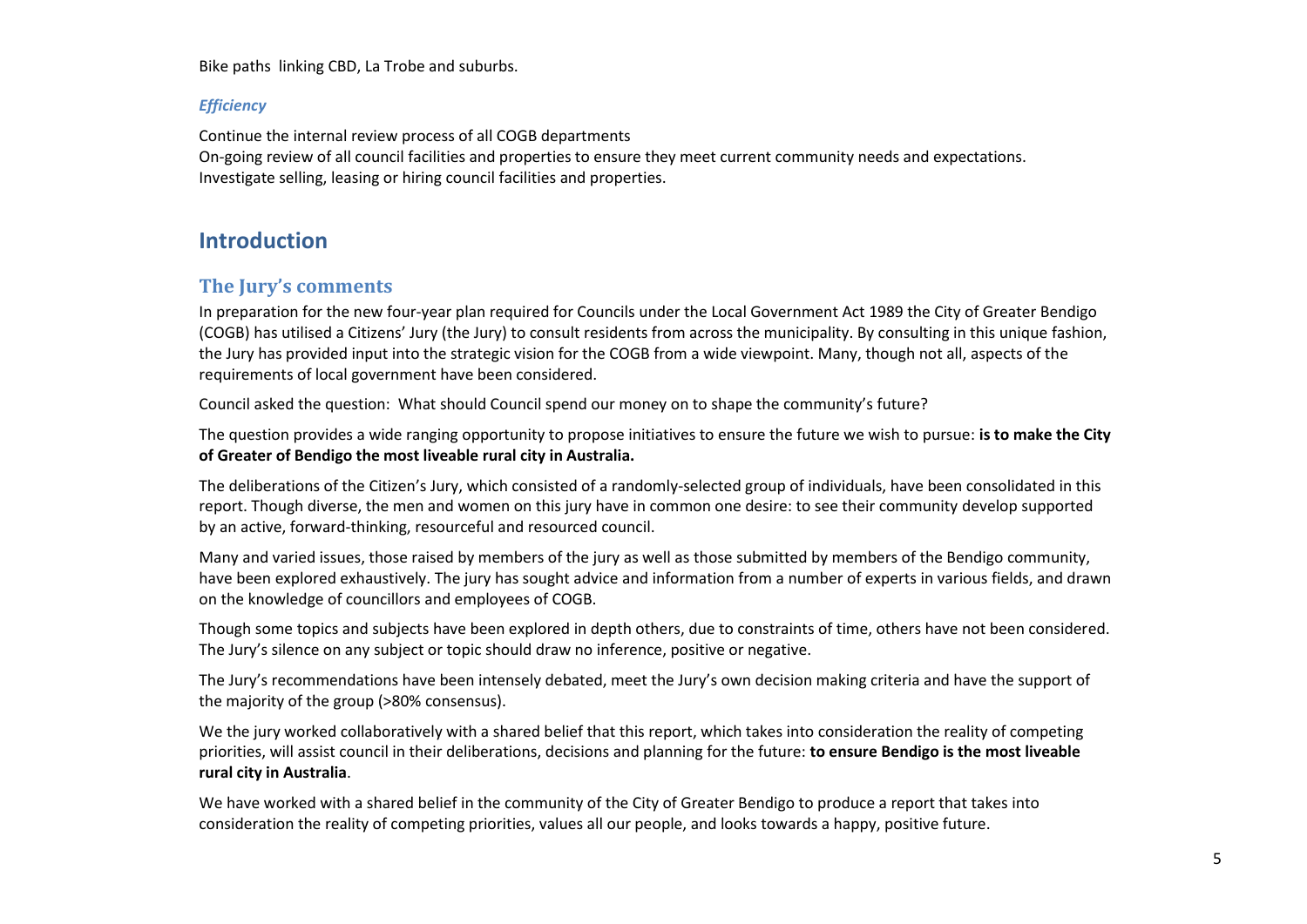# **The Jury's Recommendations**

# **Decision-making criteria**

In order to decide what we want Council to spend our money on to shape the community's future, the jury decided that each proposed recommendation must meet two criteria; We developed a simple set of criteria for the recommendations. Each recommendation we put forward must meet both criteria.

The two criteria we decided on are:

- Is the issue is within Council's operational responsibility or somewhere where Council has an advocacy role; and
- Does the issue provide an economic, social or environmental benefit to the people of the City of Greater Bendigo?

## **Themes from our discussion**

The Jury submits in its report the following themes for Council's serious consideration when planning to make Bendigo the most liveable city in Australia:

Arts Business Community Efficiency Environment Health Innovation Youth

# **Recommendations**

A table containing the full Jury recommendations is presented below.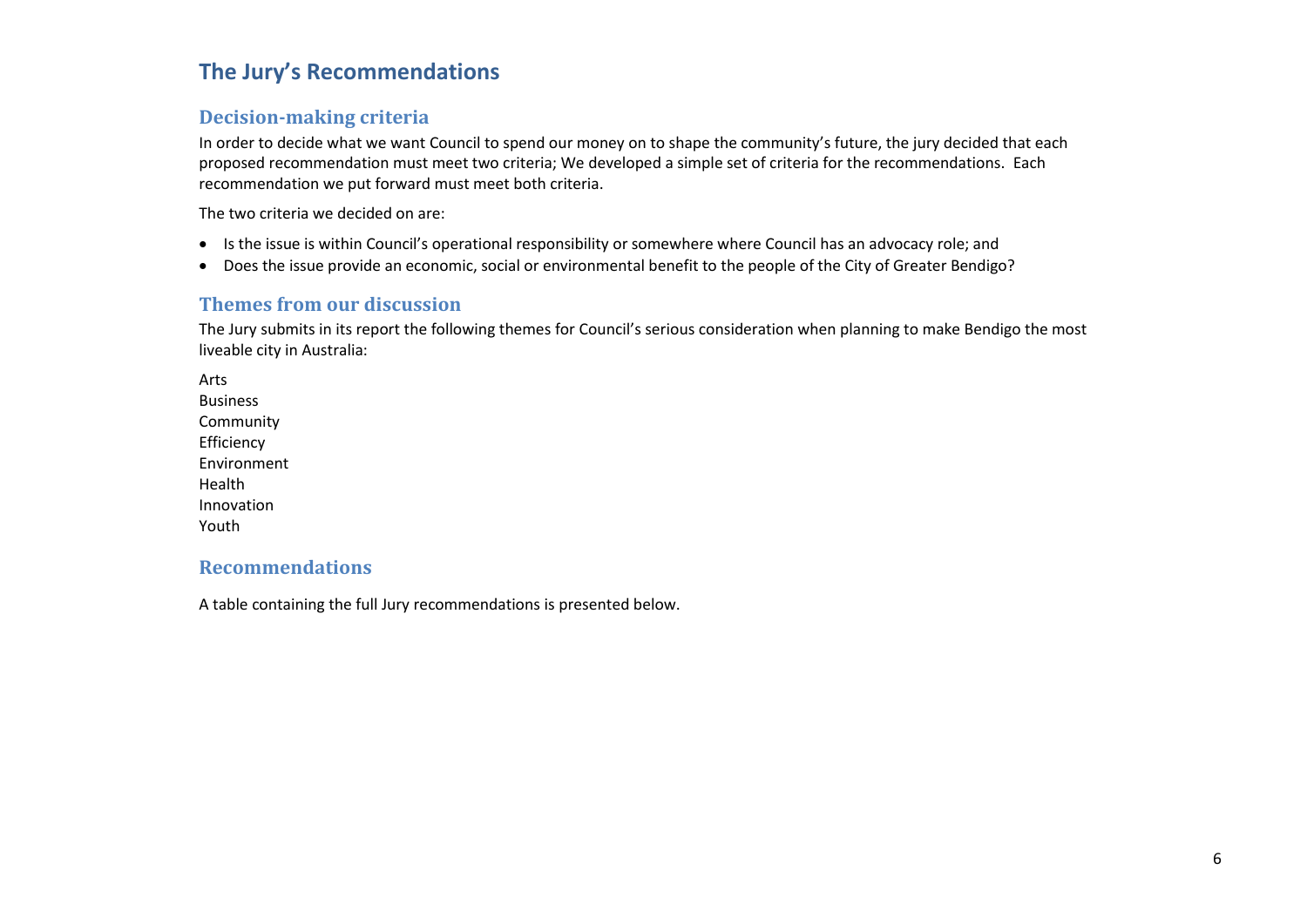# **Citizen's Jury Recommendations**

| <b>Theme</b>                    | <b>Recommendation</b>                                                | <b>Rationale</b>                                                                                                                                                                                                                                                                                                                                                                                                                                                                                                                                                                                                                                                                                                                                                                                                                                                                                                                                                                                                                          |
|---------------------------------|----------------------------------------------------------------------|-------------------------------------------------------------------------------------------------------------------------------------------------------------------------------------------------------------------------------------------------------------------------------------------------------------------------------------------------------------------------------------------------------------------------------------------------------------------------------------------------------------------------------------------------------------------------------------------------------------------------------------------------------------------------------------------------------------------------------------------------------------------------------------------------------------------------------------------------------------------------------------------------------------------------------------------------------------------------------------------------------------------------------------------|
| <b>Arts</b>                     | Better market the Arts success story in the CoGB to the<br>community | Helps the community to understand just how successful the investment in the Arts<br>has been and how it continues to bring in social, artistic and financial benefits for<br>the local community and economy. This could be achieved by promotion of the<br>dollar impact the arts has on the wider economy.                                                                                                                                                                                                                                                                                                                                                                                                                                                                                                                                                                                                                                                                                                                              |
| <b>Arts</b>                     | Keep the Arts status quo                                             | The Exhibitions at the Art Gallery in the City of Greater Bendigo are highly<br>successful and economically are worth the investment (expenditure has been<br>made back with a profit). Exhibitions offer entertainment and education to<br>residents. These world-class exhibitions draw tourists to the city and region and<br>create a significant financial flow on effect to local businesses. They also are<br>establishing Bendigo as a significant and artistic and cultural centre. Other<br>unmeasurable outcomes include increase in arts career paths for locals and<br>sustaining local employment which both have a social benefit to the community.<br>The jury members feel that because of the success of the arts in the CoGB, the<br>council should not look at paring back the services, exhibitions and staff. On<br>balance, neither should they consider investing more to the detriment of other<br>services.                                                                                                     |
| <b>Arts</b><br><b>Community</b> | We want council to fund Community-based art<br>programs              | Giving the community the ability to develop artistic skills and an avenue for<br>expression through the arts. Council funding these programs and targeting them<br>to disadvantaged areas may help disadvantaged populations to access them:<br>Chalk art on walkways<br>$\bullet$<br>Murals on council walls/property<br>$\bullet$<br>Access to artists for mentoring and assistance<br>$\bullet$                                                                                                                                                                                                                                                                                                                                                                                                                                                                                                                                                                                                                                        |
| <b>Arts</b><br>Youth            | Connecting the Arts with CoGBs Young people                          | Although the concept of a youth hub will be covered in the 'Youth' theme, one of<br>the 7 key areas the jury identified, the youth hub will be discussed in this report<br>due to the arts link. Several jurors submitted ideas under the 'Arts' theme to<br>connecting the arts in with the proposed youth hub as a way for CoGB's young<br>people to express themselves. Artistic expression in all forms (visual art,<br>performing art, music, writing, poetry, dance, to name a few) is well documented<br>for its benefits to health and wellbeing. Sometimes 'just talking about your issues'<br>is not easy for young people who may fear stigma and isolation from their peers.<br>The jury is proposing the incorporation of an arts program into the youth hub.<br>This can come in many forms- workshops, classes, hands-on sessions with local<br>artists. But the key is to give young people a chance to learn or develop skills for<br>artistic expression. There should be a link made with local artists from different |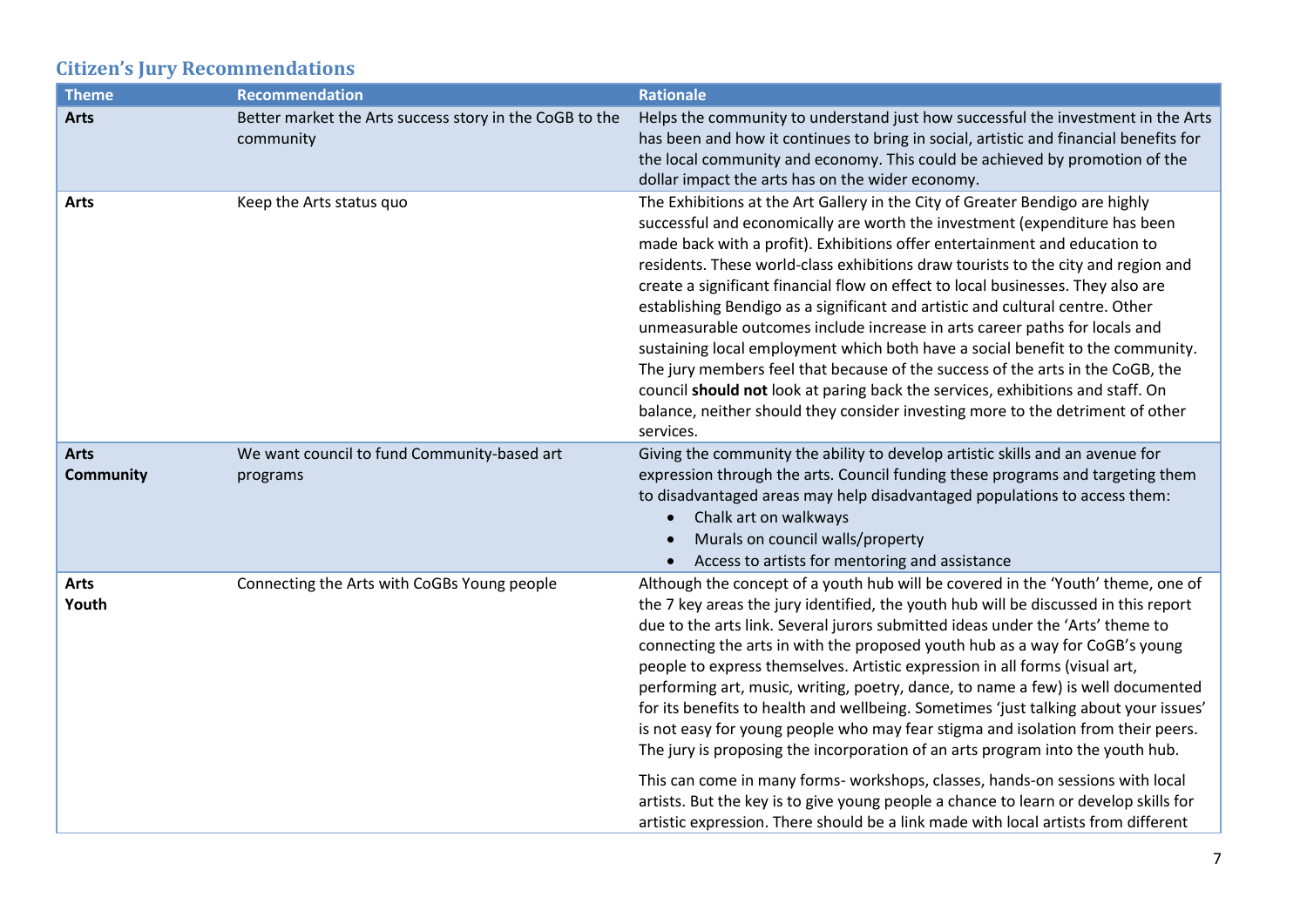|                 |                                                                                                                                                                                                                                                                                         | modalities to perhaps provide tuition on some skills that cannot be learnt in a                                                                                                                                                                                                                                                                                                                                                                                                                                                                                                                                                                                                                                                                                                                                                                                                                                                                                                                                                       |
|-----------------|-----------------------------------------------------------------------------------------------------------------------------------------------------------------------------------------------------------------------------------------------------------------------------------------|---------------------------------------------------------------------------------------------------------------------------------------------------------------------------------------------------------------------------------------------------------------------------------------------------------------------------------------------------------------------------------------------------------------------------------------------------------------------------------------------------------------------------------------------------------------------------------------------------------------------------------------------------------------------------------------------------------------------------------------------------------------------------------------------------------------------------------------------------------------------------------------------------------------------------------------------------------------------------------------------------------------------------------------|
|                 |                                                                                                                                                                                                                                                                                         | book. This could also give local artists the opportunity to feel they can contribute<br>to the community positively.                                                                                                                                                                                                                                                                                                                                                                                                                                                                                                                                                                                                                                                                                                                                                                                                                                                                                                                  |
| <b>Business</b> | Recognise the crucial importance of business and<br>establish Bendigo as business innovation powerhouse,<br>promoting, advocating & resourcing business growth<br>locally, nationally & internationally for the coming<br>decades.                                                      | The "Doing Business in Shepparton" television, radio and press campaign recently<br>launched provides major competition to the Bendigo brand requires an immediate<br>competitive strategy<br>Bendigo has the skilled entrepreneurs, successful businesses, NFPs and social<br>enterprises and community and business networks and groups to back its<br>positioning as a Business Innovation and Renovation Hub;<br>Council should establish Bendigo's reputation as a 'Business Innovation and<br>Renovation Hub', leveraging its existing investment in current, developing and<br>planned infrastructure, resourcing, promoting and advocating for the growth of<br>existing Bendigo business.                                                                                                                                                                                                                                                                                                                                    |
| <b>Business</b> | Rectify disproportionate funding by council for<br>business development. More actively engage with<br>COGB based small business to promote employment<br>growth by employing increased numbers of<br>professional and qualified business development staff<br>within the next 12 months | We want council to significantly increase funding allocation to business<br>development The economic development unit is underfunded and needs<br>professional economic development specialists as staff to better engage with<br>small business in the municipality<br>• Six staff members for the unit cannot possibly service/support/advocate<br>for the number of businesses.<br>Better understanding and support needs to be provided during the<br>planning stages of creation of new enterprise.<br>They need to go 'undercover' within small business so they understand<br>the pressures of running small business in Bendigo<br>Privatisation of parts of the economic development unit needs to be<br>$\bullet$<br>explored<br>Council should establish a qualified team to identify existing Australian<br>$\bullet$<br>and international businesses that appreciate the Bendigo<br>Prospect and to identify local businesses that have the capability,<br>resources and appetite to expand their offering from Bendigo. |
| <b>Business</b> | Appreciate emerging businesses and create Small<br>business incubator within 12 months                                                                                                                                                                                                  | Council forms a qualified and experienced business team to establish an<br>Innovation and Renovation Hub that provides practical, strategic and immediate<br>access to information and supported decision making around business innovation,<br>new business, business restructuring that leads to jobs growth and business<br>diversity in our region for all prospective business people in our community.                                                                                                                                                                                                                                                                                                                                                                                                                                                                                                                                                                                                                          |
| <b>Business</b> | Position strategically for the future and host a future<br>thinkers group to identify new opportunities within 12<br>months                                                                                                                                                             | Future thinkers / think tank to identify opportunities in a fast paced digital market<br>w/reps from youth, business, early, health, environment, arts and government                                                                                                                                                                                                                                                                                                                                                                                                                                                                                                                                                                                                                                                                                                                                                                                                                                                                 |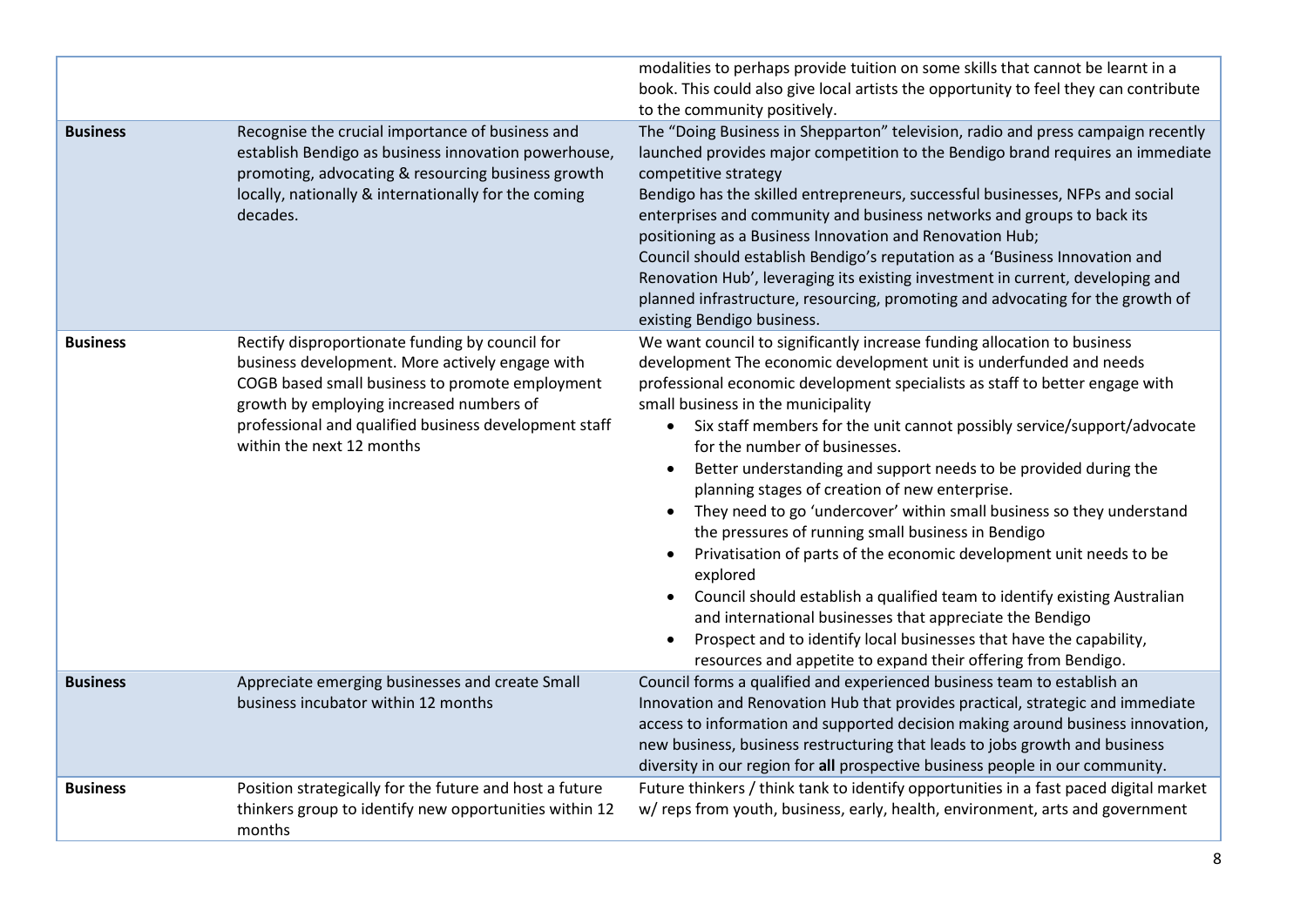| <b>Business</b> | Work cleverly, and review available data for business<br>opportunity                            | Provide a data service to business on market opportunities within the next 12<br>months<br>Council establishes a qualified team to review all available data (ref: Matt Nichol,<br>Remplan) to identify viable, innovative and sustainable business opportunities<br>within the Bendigo region in education, health, performance and arts,<br>environment, finance and insurance, community, waste management, alternative<br>energy, sustainability, youth, aged care, content creation, manufacturing,<br>agriculture and consulting services (Bendigo Prospect).<br>Establish a qualified working group to determine the scope of the new markets<br>opportunity for existing Bendigo business afforded by the upgrade of the Bendigo<br>Airport and to positively advocate for the quality of Bendigo's business offering in<br>those new markets. |
|-----------------|-------------------------------------------------------------------------------------------------|--------------------------------------------------------------------------------------------------------------------------------------------------------------------------------------------------------------------------------------------------------------------------------------------------------------------------------------------------------------------------------------------------------------------------------------------------------------------------------------------------------------------------------------------------------------------------------------------------------------------------------------------------------------------------------------------------------------------------------------------------------------------------------------------------------------------------------------------------------|
| <b>Business</b> | Value the work and commitment of local people and<br>communicate in person with businesses.     | A review of the communication channels to business owners needs to be<br>undertaken. Digital and Printed communication channels are not sufficient. People<br>want to speak to people. We want - 6 people working within the EDU calling<br>every business every 90 days - 1 face to face follow up every 12 months.                                                                                                                                                                                                                                                                                                                                                                                                                                                                                                                                   |
| <b>Business</b> | <b>Incentivise Business Investment</b>                                                          | As a principle, we want the council to incentivise investment in business in the<br>COGB. For example offering prospective CBD traders a period where rates are<br>waived. The properties are not owned by the council however the rates are<br>generally paid by the tenants and this is something that can be controlled. By<br>having our CBD full of traders this will impact on achieving the desired outcome of<br>a full vibrant CBD.                                                                                                                                                                                                                                                                                                                                                                                                           |
| <b>Business</b> | As an immediate priority, Prioritise local trades for<br>works and services supplied in Bendigo | Council insources local trade and reports quarterly on its expenditure on<br>outsourcing and that Council seeks to promote Bendigo Businesses as outsourced<br>providers in other municipalities. For example:<br>• We don't want our small business missing out over the Easter period due<br>to the Council bringing in caterers from Geelong.<br>We want a 10% tolerance factored in when developing budgets whereby if<br>a local providers quote for good and services is greater than an out of<br>town provider the local quote is selected.<br>COGB needs to seek any auxiliary product of service required by the town<br>$\bullet$<br>from a business registered on the COGB business database. Even if there<br>may be a cost associated with this.                                                                                         |
| <b>Business</b> | Survey registered businesses for useful, qualitative and<br>quantitative data                   | Council establishes a Business Representation Group, separate from the Bendigo<br>Business Council, in order to listen to the more than 7000 local businesses who<br>are not members of the BBC and to leverage their knowledge, skill and success.                                                                                                                                                                                                                                                                                                                                                                                                                                                                                                                                                                                                    |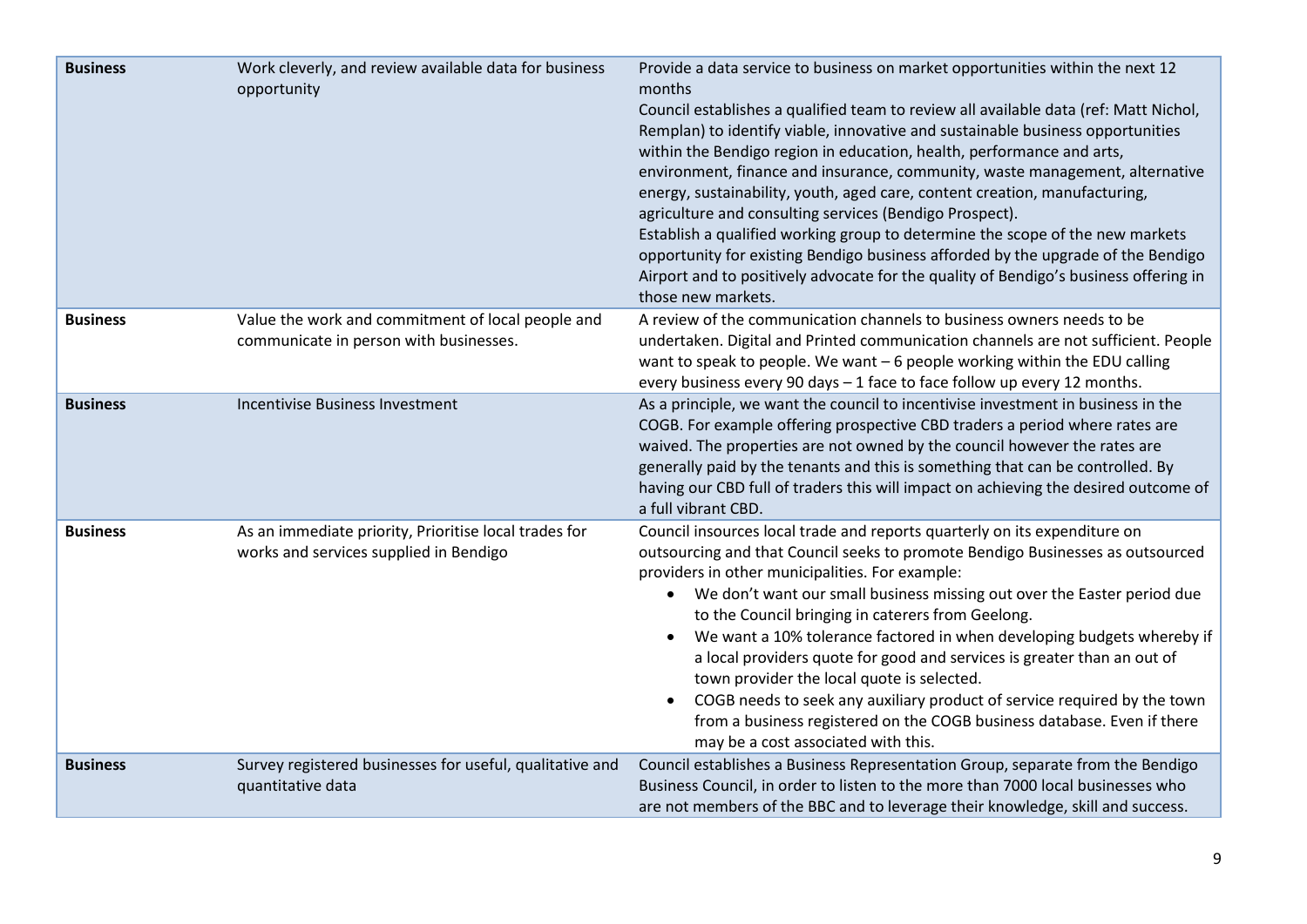|                  |                                                                                                          | Council designs, distributes, analyses and reports upon a business survey that<br>produces qualitative and quantitative data for use in business development and<br>strategy.                                                                                                                                                                                                                                                                                                                            |
|------------------|----------------------------------------------------------------------------------------------------------|----------------------------------------------------------------------------------------------------------------------------------------------------------------------------------------------------------------------------------------------------------------------------------------------------------------------------------------------------------------------------------------------------------------------------------------------------------------------------------------------------------|
| <b>Business</b>  | Target business events to participant-driven topics                                                      | The events which are run need to be targeted to real business problems like tax<br>planning and the social problems that can come from running a small business<br>e.g.: Family and relationships, paper work, new technology and opportunity                                                                                                                                                                                                                                                            |
| <b>Business</b>  | Help businesses in small towns to grow by exporting<br>products using the Bendigo Airport.               | Council to work with businesses in our smaller towns to leverage opportunity<br>afforded by the new Airport development through active communication and<br>advocacy.                                                                                                                                                                                                                                                                                                                                    |
| <b>Business</b>  | Advocate to attract social enterprises to alleviate<br>demand on Council coffers by delivering services. | We want a council that understands the importance of world class services and<br>works proactively to develop relationships and partnerships that increase council's<br>capacity over time.                                                                                                                                                                                                                                                                                                              |
| <b>Business</b>  | Support the growth of the creative economy for export<br>by advertising and advocating for               | Council supports the development of Bendigo's Creative Economy, leveraging the<br>success of its investment in The Arts and the participation of local creative<br>services industries to demonstrate Bendigo's world class capability to a national<br>and international audience.                                                                                                                                                                                                                      |
| <b>Community</b> | We want council to continue family and community<br>days                                                 | Council to increase their role in educating communities, special focus should be<br>given to the disadvantaged and at risk populations. Encourage cultural<br>participation, for example community cultural cuisine festivals. Family and<br>Community Days have historically been a success in Bendigo, with large turnouts<br>and participation from businesses and community stakeholders. It is important to<br>continue supporting these ventures to ensure a resilient and accepting<br>community. |
| <b>Community</b> | We want council to review evaluate public transport<br>between Bendigo City and smaller towns            | Council has an advocacy role with the State government in helping to secure<br>better public transport as the population in our smaller towns grows. This should<br>include regional areas such as Marong, Maiden Gully etc. This allows more<br>opportunities for vulnerable community members to have access to a wider range<br>of services. Ensure reliability of these transport services through examination and<br>advocacy.                                                                      |
| Community        | We want council to promote community connectivity<br>through community hubs and programs                 | How: We want Council to:<br>Increase the number of, and improve existing community 'hubs' to<br>provide resources/education for/about:<br>lifestyle diseases,<br>$\circ$<br>healthy nutrition,<br>$\circ$<br>Early childhood issues;<br>$\circ$<br>basic budgeting skills;<br>culturally and linguistically diverse community members<br>$\circ$                                                                                                                                                         |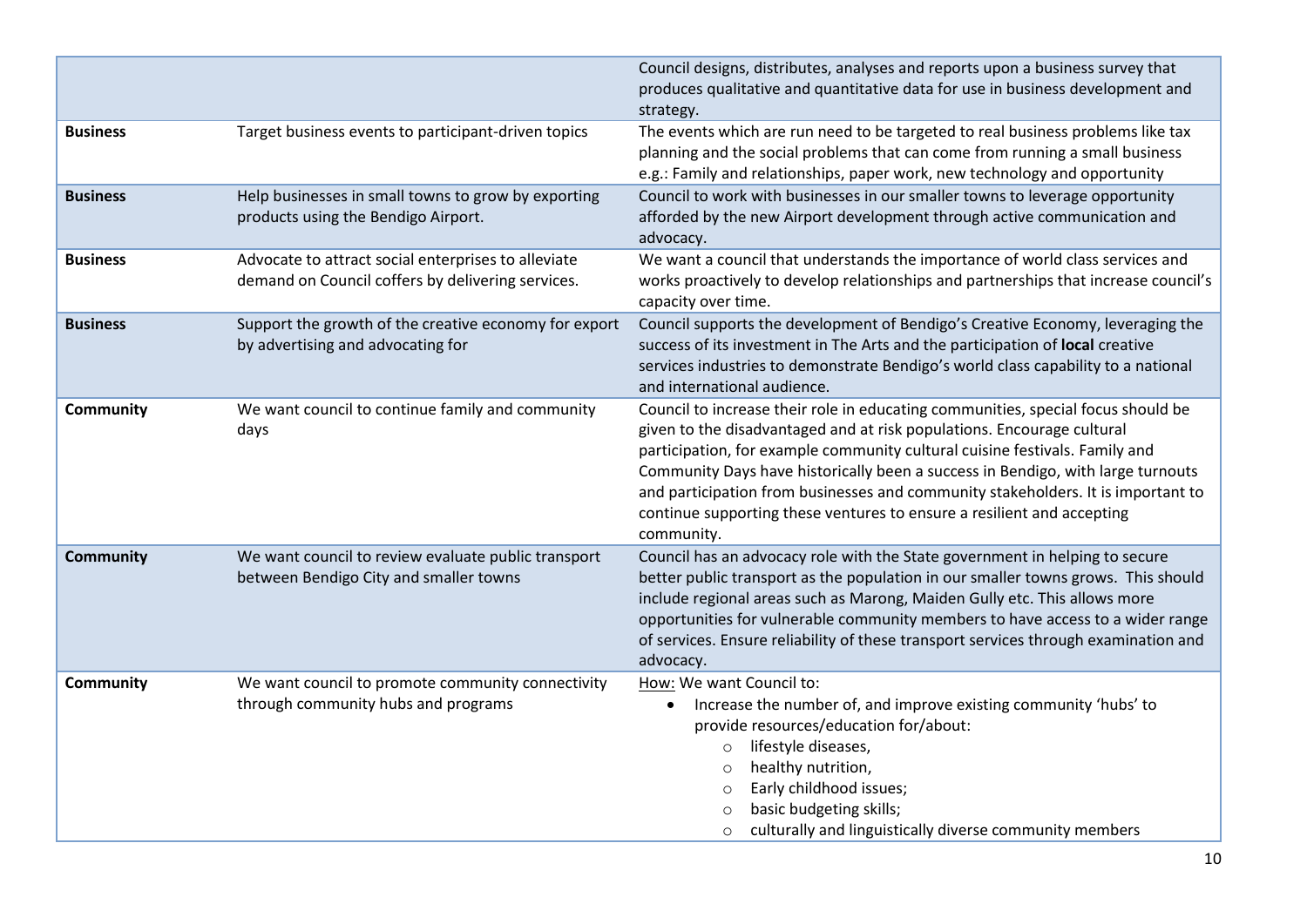|                  |                                                                                | o connections to other services<br>These could be in the form of additional neighbourhood community<br>houses, on-line services, youth hubs, formal 'community hub' program for<br>early years in partnership with schools.<br>We'd like to see a 'one-stop-shop' where an individual or family could<br>$\bullet$<br>come in and get help with a range of issues.<br>Provide a visual arts studio space for the underprivileged to develop arts<br>$\bullet$<br>skills<br>A place does not currently exist for those who are disadvantaged either<br>financially or socially to have an opportunity to draw or paint as a form of<br>artistic expression or therapy. This may be as part of a community house<br>or attached to some other suitable program.<br>Increase Community Partnership Grants. Change the structure, it's too<br>rigid - make the grants issue related at times - tailored grant programs<br>e.g. community gardens, youth driving (L-P program)<br>Continue to build on community crowd funding e.g. The Big Give<br>Sponsor and or facilitate activities in the mall (to also reduce<br>unwanted/inappropriate behaviours)<br>Create opportunities for people to engage in healthy activities by<br>$\bullet$<br>collaboration with local sporting groups.<br>Co-develop spaces with the communities that will use them,<br>$\bullet$<br>Continue participation in regional forums that focus on alcohol and drugs<br>and crime<br>Ideas for programs to be included in hubs: Embed health into a range of activities<br>- prevention and education; |
|------------------|--------------------------------------------------------------------------------|---------------------------------------------------------------------------------------------------------------------------------------------------------------------------------------------------------------------------------------------------------------------------------------------------------------------------------------------------------------------------------------------------------------------------------------------------------------------------------------------------------------------------------------------------------------------------------------------------------------------------------------------------------------------------------------------------------------------------------------------------------------------------------------------------------------------------------------------------------------------------------------------------------------------------------------------------------------------------------------------------------------------------------------------------------------------------------------------------------------------------------------------------------------------------------------------------------------------------------------------------------------------------------------------------------------------------------------------------------------------------------------------------------------------------------------------------------------------------------------------------------------------------------------------------------------------------------|
| <b>Community</b> | We want council to establish and develop Community<br>Gardens for citizens use | How:<br>Investigate how Council can encourage and facilitate (e.g. trial at St Johns<br>Close as per submission?)<br>Creation of food hubs - locally grown food sold locally<br>Local food, nature strips.<br>Fruit trees planted as street trees.<br>Using disused school grounds and public spaces<br>Removing roadblocks; a staff member to facilitate?<br>Connect food hubs to the CBD (particularly Hargreaves Mall) - food<br>distribution/sales                                                                                                                                                                                                                                                                                                                                                                                                                                                                                                                                                                                                                                                                                                                                                                                                                                                                                                                                                                                                                                                                                                                          |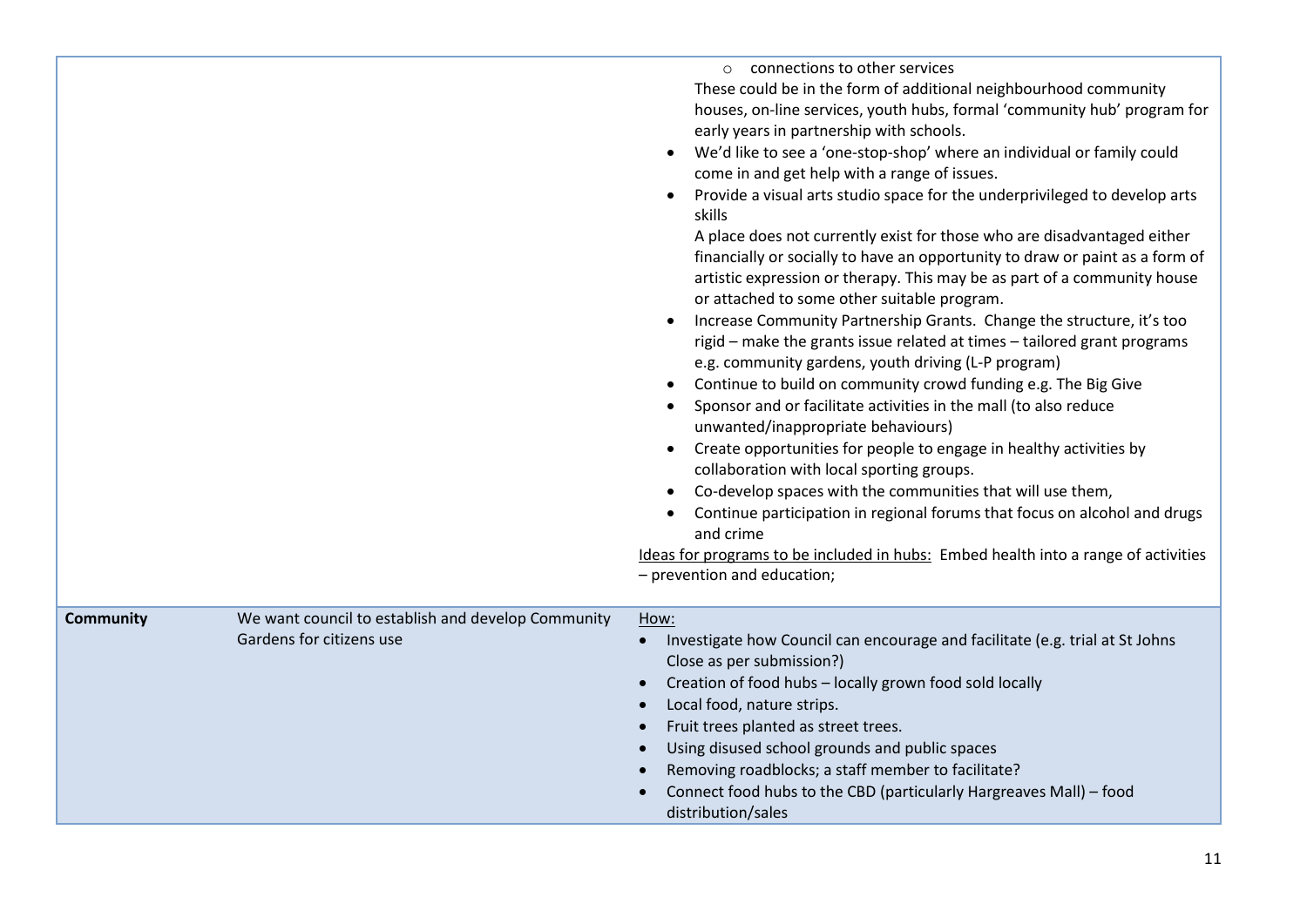|                    |                                                                                                                                                                                                                                    | Have local chef demonstrating how to use the local produce either at the<br>$\bullet$<br>place it's grown or in the mall or at family/community days<br>Work with government to utilise Crown Land for this purpose<br>$\bullet$                                                                                                                                                                                                                                                                                                                                                                                                                                                                                                    |
|--------------------|------------------------------------------------------------------------------------------------------------------------------------------------------------------------------------------------------------------------------------|-------------------------------------------------------------------------------------------------------------------------------------------------------------------------------------------------------------------------------------------------------------------------------------------------------------------------------------------------------------------------------------------------------------------------------------------------------------------------------------------------------------------------------------------------------------------------------------------------------------------------------------------------------------------------------------------------------------------------------------|
| <b>Efficiency</b>  | COGB shall make available ongoing professional<br>development for councillors such as in the areas of<br>conflict resolution, interpreting documents and<br>strategies.                                                            | Councillors may not have the skills required to communicate and cooperate with<br>each other, council staff and the public. Councillors may also not have the skills to<br>work with complicated documents or issues.                                                                                                                                                                                                                                                                                                                                                                                                                                                                                                               |
| <b>Efficiency</b>  | Council shall continue to review facilities and buildings<br>to determine that they meet current community needs<br>and expectation. Investigate selling of unnecessary<br>facilities or offsetting costs through leasing or hire. | Council are looking at all the land they own and reviewing the need to keep vacant<br>land. We encourage council to continue the process of assessing the viability of<br>the buildings they own. This includes considering such matters as community use<br>and expectations, maintenance costs and social outcomes. Council should<br>continue to look for public/private partnerships, such as leasing parts of<br>underutilised building to offset costs.                                                                                                                                                                                                                                                                       |
| <b>Efficiency</b>  | Council shall continue with the internal review process<br>of all COGB departments                                                                                                                                                 | We encourage council to continue the review of individual departments to ensure<br>the most efficient use of resources. There has been a productivity increase over<br>the past three years of about 25% in the planning department, however Council<br>cannot specify targets in each area as they are so diverse.                                                                                                                                                                                                                                                                                                                                                                                                                 |
| <b>Environment</b> | We want council to continue to protect local natural<br>environment                                                                                                                                                                | Preserve existing bushland so we have green spaces and reserves in the future<br>both within and outside town limits,<br>Promote community to use it for their health;<br>Continue to protect bushland, historical and Dja Dja Wurrung sites.<br>Use natural environment to improve mental health.<br>Build connections - as per Health and Happiness section of the Greater Bendigo<br>Environment Strategy 2016-2021 and continue to promote importance of outdoor<br>life, using current outdoor facilities, draw attention to cultural features (European<br>and Aboriginal),                                                                                                                                                   |
| <b>Environment</b> | We want council to encourage energy efficient and<br>sustainable house and property designs                                                                                                                                        | We would like to see the Planning Department of the COGB promote and support<br>sustainability and energy efficient design of buildings in relation to their<br>environment. There are many suggestions how this may be done in the 'Citizens<br>Jury submission 6' from Pat Horan.<br>An area of particular note in this area is the promotion and use of grey water in<br>new developments. We suggest COGB investigate the possibility of new<br>developments having their own grey water recycling systems in place with a view<br>to enabling gardens, lawns and trees to be planted and maintained in this hot, dry<br>climate.<br>Council to implement subsidy/incentive scheme to encourage installation of water<br>tanks. |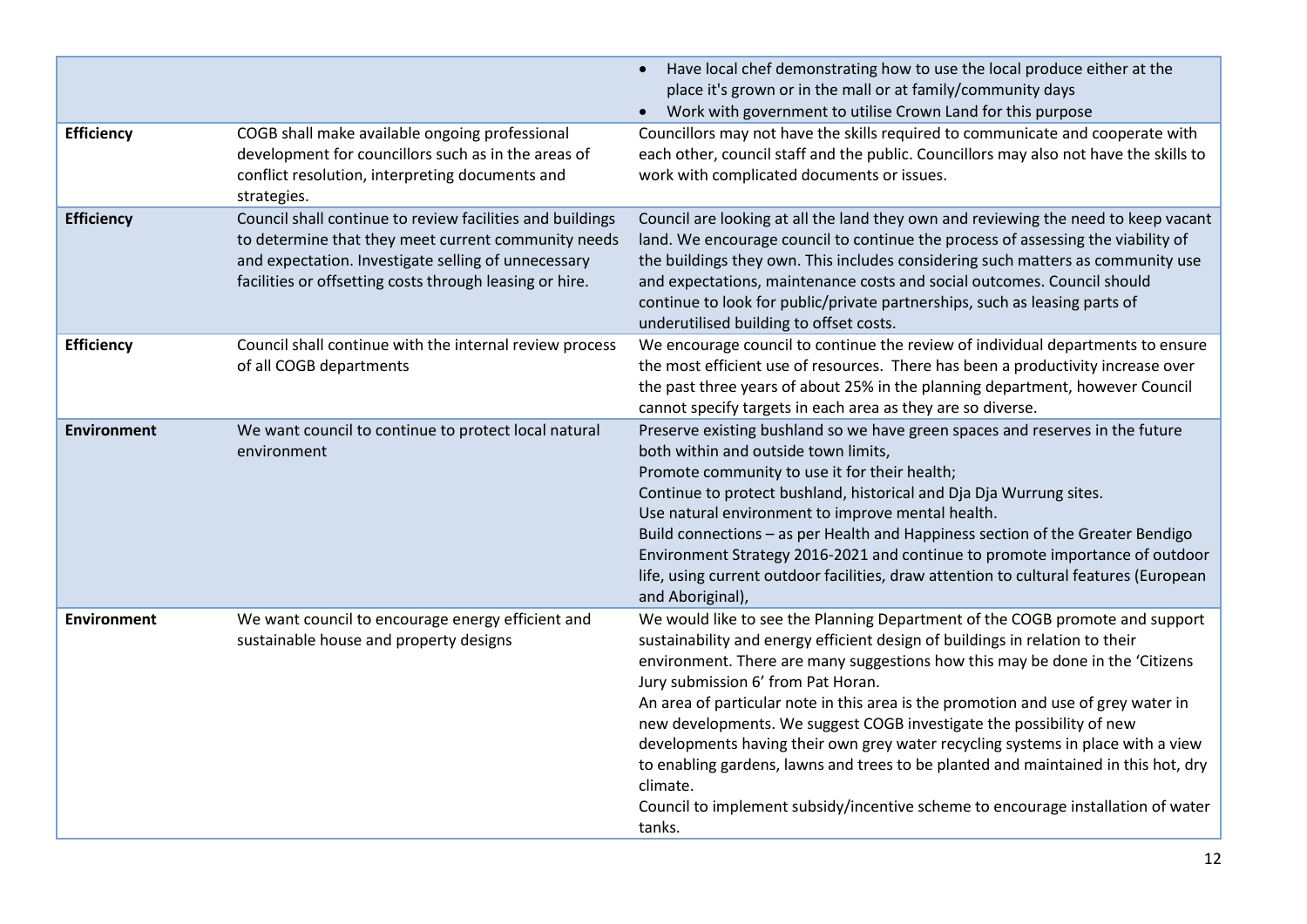| <b>Environment</b> | We want council to encourage investment in a solar<br>farm         | The Bendigo region is well suited to the production of solar energy. We would like<br>to have the COGB advocate for solar farms in the region. One way COBG can<br>encourage solar farms is to ensure that planning provisions are in place to cater<br>for those wanting to establish such farms and to make the application process as<br>simple and streamlined as possible.<br>We suggest COGB investigate the possibility establishing a solar farm as an<br>investment as it is possible that low long term borrowing rates may make this a<br>sound investment for the future.<br>We also encourage COGB to plan to have solar panels on Council buildings to<br>offset council's energy costs.                                                                                                                                                                                                                                                                                                                                                                                                                                                                                                                                                                                                                                                                                                                                                                                                                                                                                                                                                                                                                                                                                                                                                                                                                             |
|--------------------|--------------------------------------------------------------------|------------------------------------------------------------------------------------------------------------------------------------------------------------------------------------------------------------------------------------------------------------------------------------------------------------------------------------------------------------------------------------------------------------------------------------------------------------------------------------------------------------------------------------------------------------------------------------------------------------------------------------------------------------------------------------------------------------------------------------------------------------------------------------------------------------------------------------------------------------------------------------------------------------------------------------------------------------------------------------------------------------------------------------------------------------------------------------------------------------------------------------------------------------------------------------------------------------------------------------------------------------------------------------------------------------------------------------------------------------------------------------------------------------------------------------------------------------------------------------------------------------------------------------------------------------------------------------------------------------------------------------------------------------------------------------------------------------------------------------------------------------------------------------------------------------------------------------------------------------------------------------------------------------------------------------|
| <b>Environment</b> | We want council to adopt more advanced waste<br>technology systems | The most pressing environmental concern that those who make up the Citizens<br>Jury would like to present to the COGB is the need to manage the waste we<br>produce. We acknowledge that Bendigo has committed to a 7 year contract for<br>the disposal of green waste and note that our municipal solid waste will soon be<br>sent to Patho as the landfill at Eaglehawk reaches capacity.<br>This is a short term answer to a long term problem and we propose the COGB put<br>in place a long term plan to build a waste management plant that will enable<br>waste to be disposed of in an environmentally and economically sound manner.<br>Submission 5 received by the Citizens Jury from Brian Stanmore states that<br>thermal treatment to minimise the amount of material sent to landfill and to<br>generate green electricity, would be suitable for this city. There are over 1000<br>waste-to-energy plants operating across the world, which indicates that this<br>technology is both mature and reliable.<br>There are a variety of methods currently being used and developed to manage<br>waste in an environmentally sound manner and we encourage the COGB to look<br>at ways of establishing a plant in this region to deal with various types of waste<br>from Bendigo and further afield.<br>As the cost associated with these plants is high we suggest a public/private<br>partnership or engaging with neighbouring councils, as a possible method of<br>raising the necessary finance and note that most methods of disposal produce a<br>useful and saleable by-product, by the expiry of the current contracts to export<br>organic waste in 2023.<br>Council should consider advanced waste technology but retain recycling<br>and compost. Reduce, reduce, reduce!!<br>Introduce quarterly hard rubbish collection weekends Promotion of hard<br>waste removal opportunities that currently exist. |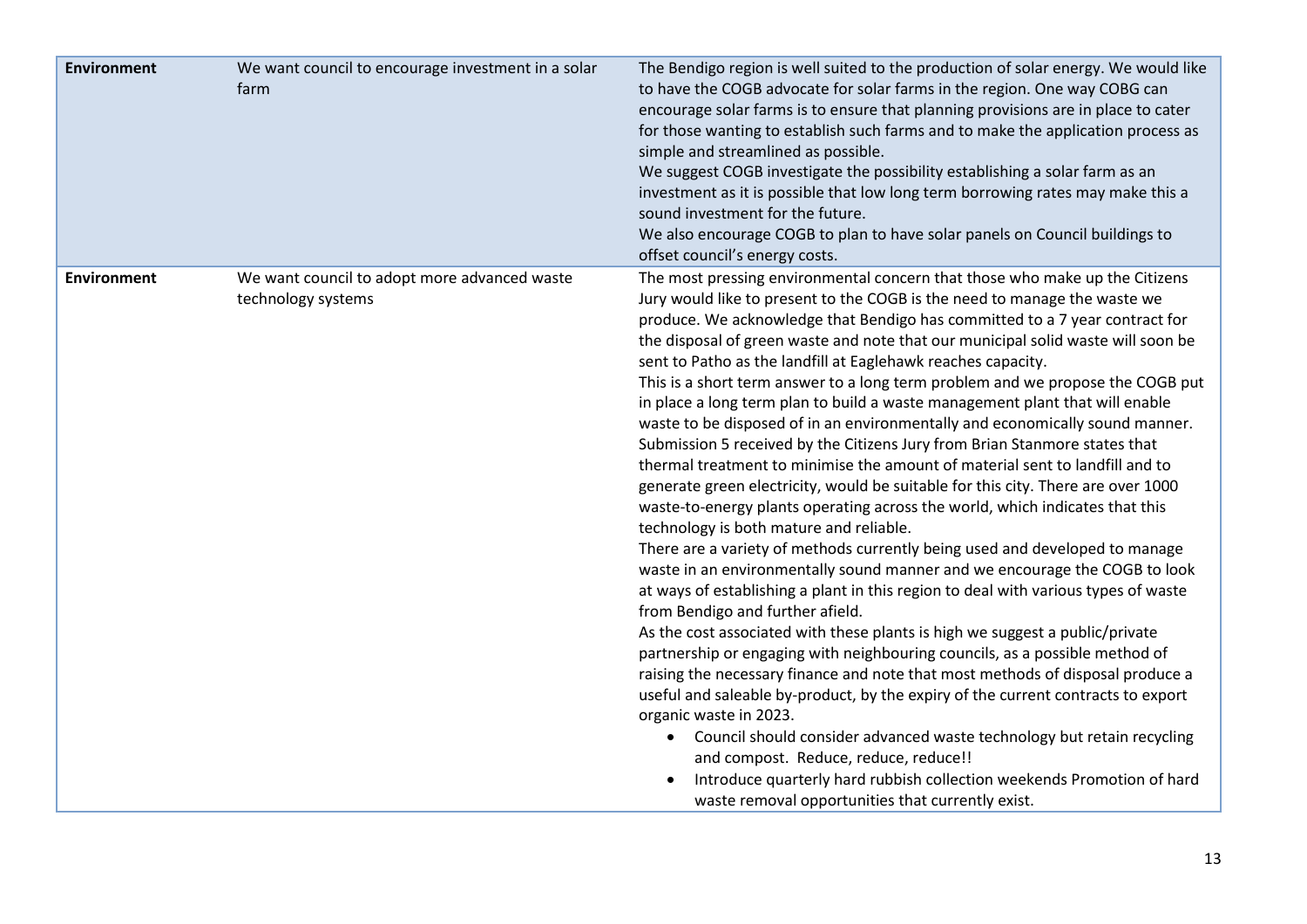|             |                                                                                                                                                                                                                                                                                                                                                                                                                                                            | Continued collaboration with adjoining/nearby councils re- waste<br>$\bullet$<br>management<br>Improve education on the importance of recycling and how it benefits the<br>$\bullet$<br>community (new green benches in parks, etc.)<br>Implement a method to promote and encourage all local businesses to<br>$\bullet$<br>offer corn starch bags which are biodegradable.                                                                                                                                                                                                                                                                                                                                                                                                                                                                                                                                                                                                                                                                                                                                                                                                                                                                                                                                                                                                                                                                                                                                                                                                                                                                                                                                                                                                                                                                                                                                                                                                                                                                                                                                   |
|-------------|------------------------------------------------------------------------------------------------------------------------------------------------------------------------------------------------------------------------------------------------------------------------------------------------------------------------------------------------------------------------------------------------------------------------------------------------------------|---------------------------------------------------------------------------------------------------------------------------------------------------------------------------------------------------------------------------------------------------------------------------------------------------------------------------------------------------------------------------------------------------------------------------------------------------------------------------------------------------------------------------------------------------------------------------------------------------------------------------------------------------------------------------------------------------------------------------------------------------------------------------------------------------------------------------------------------------------------------------------------------------------------------------------------------------------------------------------------------------------------------------------------------------------------------------------------------------------------------------------------------------------------------------------------------------------------------------------------------------------------------------------------------------------------------------------------------------------------------------------------------------------------------------------------------------------------------------------------------------------------------------------------------------------------------------------------------------------------------------------------------------------------------------------------------------------------------------------------------------------------------------------------------------------------------------------------------------------------------------------------------------------------------------------------------------------------------------------------------------------------------------------------------------------------------------------------------------------------|
| *Innovation | In support of the initiatives as stated above within the<br>environment theme, "we want council to adopt more<br>advanced waste technology systems", council to<br>consider an innovative approach to waste<br>management, perhaps through public private<br>partnerships, promotion and engagement with<br>neighbouring councils, and lobbying of state and<br>federal governments for financial support to establish<br>a Waste-to-Energy plant in COGB. | Waste to Energy Management - Heating and Lighting the way to a sustainable<br>future<br>Waste-to-Energy Plants thermally treat (incinerate with energy recovery)<br>household and similar waste that remains after waste prevention, reuse and<br>recycling by generating energy from it.<br>They provide necessary public infrastructure for:<br>• Careful handling of waste<br>• Conserving natural resources<br>• Minimising possible emissions<br>The plants can be operated both by municipalities and private companies.<br>Waste-to-Energy Plant's ensure high environmental standards, by achieving low<br>emissions operating on Best Available Practices and maintaining state of the art<br>energy production from not otherwise reusable or recyclable materials.<br>Recycling and Waste-to-Energy are complementary waste treatment method, and<br>together are instrumental in diverting biodegradable waste from landfills.<br>Waste-to-Energy Plants produce heat and electricity from waste, with a potential<br>to deliver to households and industry, thereby replacing the energy produced by<br>conventional power plants, using fossil fuels. They help to reduce CO2 emissions<br>and highlight the close link between the sustainable management of natural<br>resources and energy recovery.<br>Waste-to-Energy Contributing to Resource Efficiency<br>Valuable parts of bottom ash, which is the residue from the combustion of<br>household waste, can be recycled. The combustion process cleans and separates<br>metals and inerts from mixed waste, which results in possible further recycling of<br>these metals into new products such as aluminium castings for the automotive<br>industry. Other remaining minerals can be used as secondary aggregates, e.g. in<br>road construction or in building products<br>Filtering devices minimise the emissions into the atmosphere, optimise the Waste<br>- to-Energy process and also increase the energy efficiency of the plant so that it<br>can generate as much sustainable energy from the waste as possible and thereby |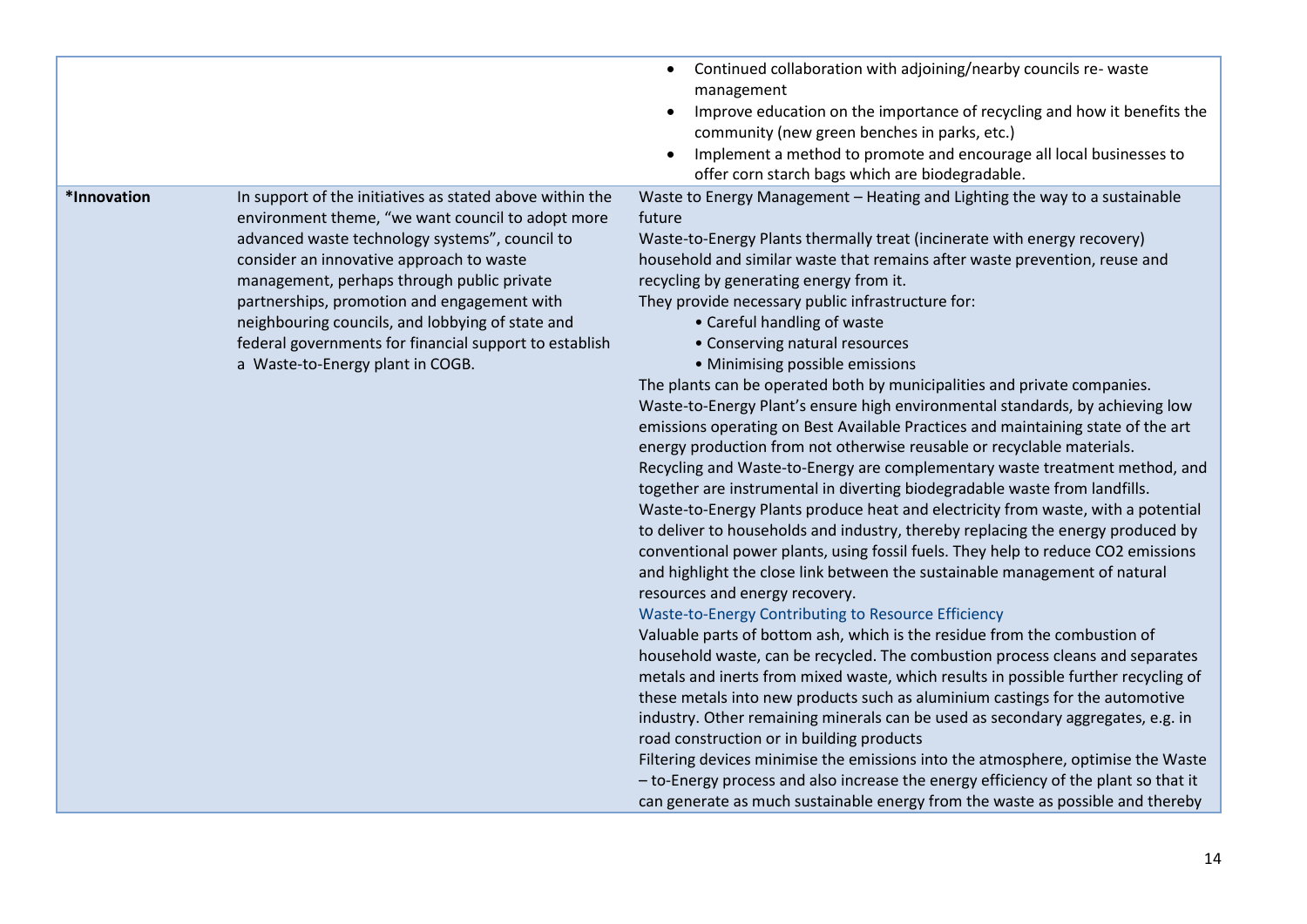|               |                                                                                                       | provides a practical solutions to the waste management initiative and climate<br>protection goals.<br><b>Key Benefits</b><br>Boost alternative energy from waste<br>Reduce dependence on landfills<br>Promote public participation (PPP)<br>Reduce waste transportation costs                                                                                                                                                                                                                                                                                                                                                                                                                                                                                                                                    |
|---------------|-------------------------------------------------------------------------------------------------------|------------------------------------------------------------------------------------------------------------------------------------------------------------------------------------------------------------------------------------------------------------------------------------------------------------------------------------------------------------------------------------------------------------------------------------------------------------------------------------------------------------------------------------------------------------------------------------------------------------------------------------------------------------------------------------------------------------------------------------------------------------------------------------------------------------------|
| <b>Health</b> | Facilitate more immunisation clinics sessions after-<br>hours, on weekends and at different locations | Discussion with members of the Citizen's Jury who have experienced the Council-<br>lead immunisation sessions had noted how hard it is to access these sessions. For<br>parents working full time during the week, there is only 1 after-hours session and<br>no weekend sessions available.<br>There is a link between higher income, IQ and university education with lower<br>immunisation rates- by targeting access to immunisation sessions to these groups<br>(potentially in those that work), there might be an increase in vaccination rates for<br>CoGB.                                                                                                                                                                                                                                              |
| <b>Health</b> | Utilise MCHNs to deliver immunisations during home<br>visits                                          | Maternal and Child Health Nurses (MCHNs) are employed through the CoGB and<br>their primary role is to visit women and children in the community (or at the child<br>health centres) and address health issues for these constituents. It was raised<br>during the Citizen's Jury discussions about this topic that this would be a great<br>avenue to help increase access to immunisation.<br>MCHNs working for CoGB council should be driving council fleet vehicles for their<br>home visits, as to ensure CoGB is fulfilling its OH&S workplace obligations.<br>Therefore fitting out fleet cars with portable vaccination storage fridges is merely a<br>matter of investing in the infrastructure and training MCHNs in immunisation<br>administration including anaphylaxis management in the community. |
| <b>Health</b> | Translator/ Cultural liaison to work with NESB<br>population to increase immunisation participation   | CoGB is currently seeing an increase in populations where English is a second<br>language. The barriers facing these constituents are multiplied from the above<br>due to the language barrier. It is also widely acknowledged that these people may<br>have had very poor health care in their country of origin as well as cultural<br>perceptions regarding vaccination.                                                                                                                                                                                                                                                                                                                                                                                                                                      |
| <b>Health</b> | Employ more workers to speed up intake process for<br><b>HACC</b> services                            | With such a long wait time for ACAS referrals in the Loddon Mallee region (a<br>disparity with other regions in the state) it seems logical that aged persons should<br>be able to access HACC services more efficiently until they are able to access or<br>require higher level care (admission to a nursing home) with their ACAS<br>assessment completed.                                                                                                                                                                                                                                                                                                                                                                                                                                                    |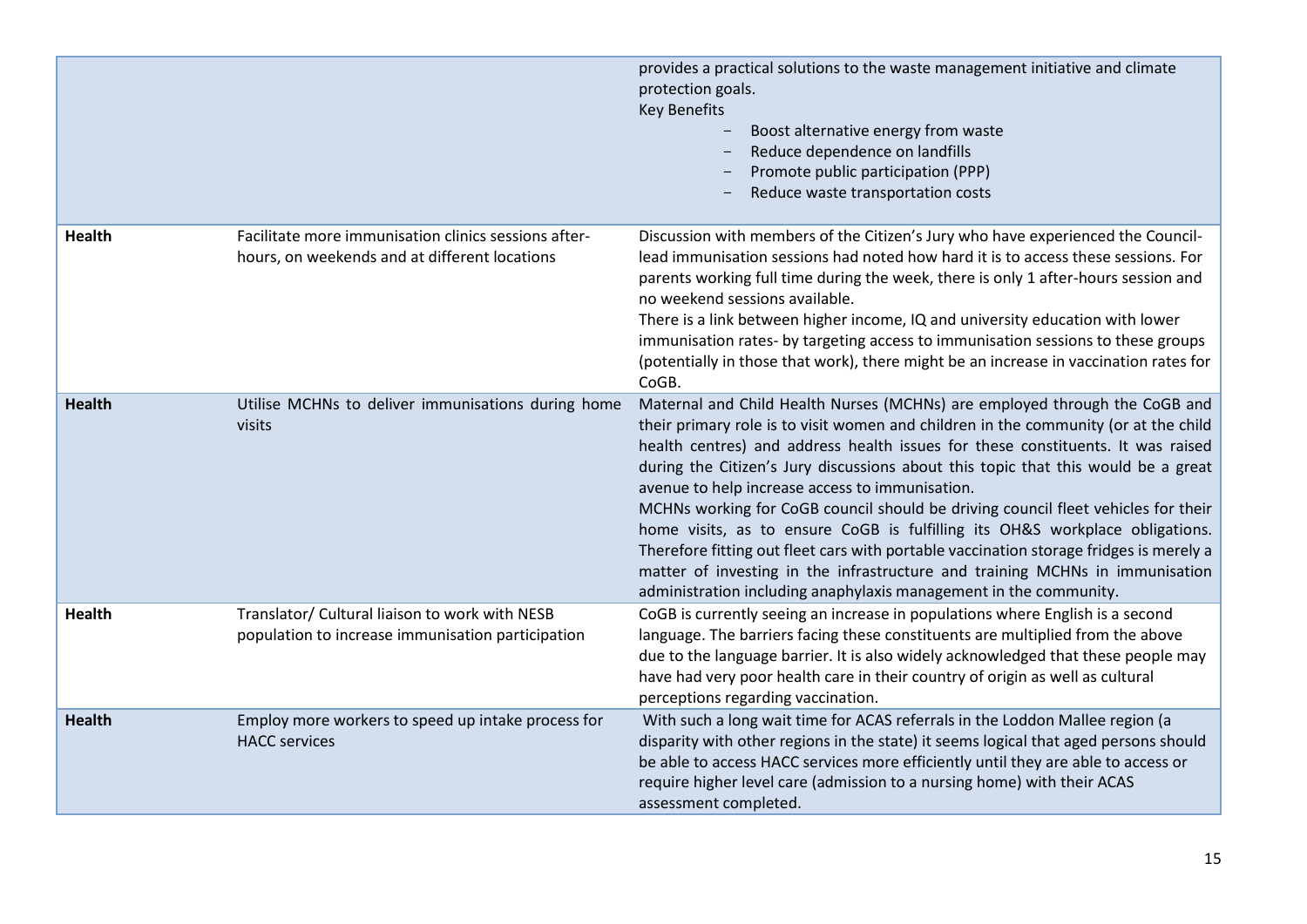| <b>Health</b>                     | Extend available basic HACC services to families in the<br>'1st Quarter'                                                                                                                                                                                                                 | Historically HACC services were also available for families with young children.<br>There was provision for respite, meals on wheels and house cleaning. For our very<br>vulnerable constituents, particularly those who find themselves in a low socio-<br>economic demographic, these services may be a missing part of a complex puzzle.                                                                                                                                                                                                                                                                                                                                                                                                                                                                                                                                                                                                                                                                                                                                                                                          |
|-----------------------------------|------------------------------------------------------------------------------------------------------------------------------------------------------------------------------------------------------------------------------------------------------------------------------------------|--------------------------------------------------------------------------------------------------------------------------------------------------------------------------------------------------------------------------------------------------------------------------------------------------------------------------------------------------------------------------------------------------------------------------------------------------------------------------------------------------------------------------------------------------------------------------------------------------------------------------------------------------------------------------------------------------------------------------------------------------------------------------------------------------------------------------------------------------------------------------------------------------------------------------------------------------------------------------------------------------------------------------------------------------------------------------------------------------------------------------------------|
| <b>Health</b><br><b>Community</b> | Work with user groups to:<br>Develop a bike path network in new neighbourhoods;<br>connect current bike paths;<br>Provide a purpose-built bike path from CBD to La Trobe<br>University<br>Increase built bicycle infrastructure at shopping<br>centres, tourist spots and transport hubs | Encourages use of bicycles as a form of carbon-neutral, exercise promoting<br>transport Council should continue to develop the bike path network. This should<br>be done in consultation with user groups; education providers and business; and<br>VicRoads to make sure that a variety of user needs are met.<br>Encourage use of bicycles as a form of carbon-neutral, exercise promoting<br>transport<br>CoGB has one of the highest rates of obesity in Australia; increasing physical<br>exercise opportunities for its constituents should be very high on its priority list-<br>this is also reflected in the submission to the jury by Bendigo Health who is very<br>interested in a shared relationship and responsibility with encouraging physical<br>exercise.<br>This ties in well with both council and Bendigo Health's 'Healthy Communities'<br>strategy (Proposal submitted by Bike Inc.) Encourages students and teachers from<br>these areas to utilise carbon neutral, exercise promoting modes of transport<br>Encourages use of bicycles as a form of carbon-neutral, exercise promoting mode<br>of transport |
| <b>Health</b><br>Innovation       | Pursue the '10 minute neighbourhood' concept                                                                                                                                                                                                                                             | The CoGB municipality is spread widely geographically therefore the concept of 10<br>minute neighbourhoods should again be a high priority for Bendigo Council. There<br>is the desire to decentralise services in the CBD due to overcrowding and traffic<br>issues; this could only be achieved if the principles of the '10 Minute<br>neighbourhood' were to be pursued vigorously. With the number of houses being<br>built every year in the CoGB, the council should be including in the planning<br>process the provision of services and infrastructure to support being able to walk<br>to local services (i.e. GP practice, supermarket, pharmacy, post office, sporting<br>facilities, etc.).                                                                                                                                                                                                                                                                                                                                                                                                                             |
| <b>Health</b>                     | Advocate for a Dementia care 'Village' site within CoGB                                                                                                                                                                                                                                  | Several years ago, a dementia 'village' was set up in Weesp, near Amsterdam<br>Holland called Hogewey. Hogewey is home to 152 men and women living with<br>severe dementia. 240 "villagers" who are actually trained geriatric nurses and<br>caregivers dressed in street clothes provide around-the-clock care. The staff take<br>care of everything from cooking meals and planning activities to assisting with<br>bathing, personal care and administering medications. Even the individuals<br>staffing the various village "businesses" are trained in dementia care, to help<br>clients go about their day. This facility has seen astounding outcomes for their                                                                                                                                                                                                                                                                                                                                                                                                                                                              |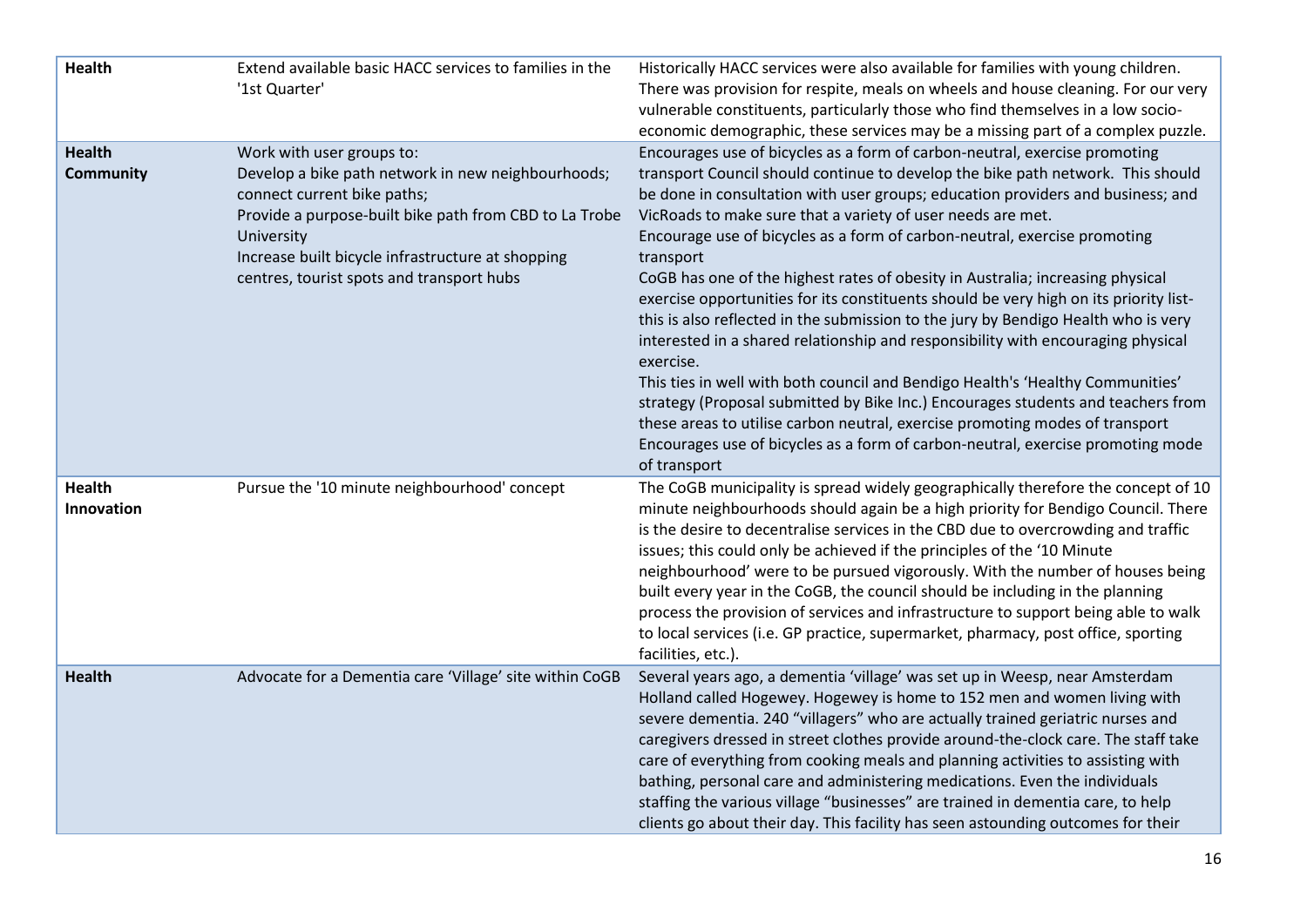|                                          |                                                                                                                                                                                                                   | residents- they require less medication, they are more active which keeps them in<br>overall better health, families are an important part of the inclusive process, and<br>their quality of life is so much more improved right up until they pass away.<br>Dementia is on the rise all over Australia, why not be a trendsetter in dementia<br>management here in Bendigo?                                                                                                                                                                                                                                                                             |
|------------------------------------------|-------------------------------------------------------------------------------------------------------------------------------------------------------------------------------------------------------------------|----------------------------------------------------------------------------------------------------------------------------------------------------------------------------------------------------------------------------------------------------------------------------------------------------------------------------------------------------------------------------------------------------------------------------------------------------------------------------------------------------------------------------------------------------------------------------------------------------------------------------------------------------------|
| <b>Health</b>                            | Continue Mental Health Services Advocacy                                                                                                                                                                          | There is a mix of state and federal government funding for mental health services<br>and in CoGB primarily Bendigo Health for acute and transitional care, and private<br>enterprises including Headspace and MIND Australia for ongoing community<br>rehabilitation provisions it.<br>The jury all felt very strongly about the need for council to be advocating on<br>behalf of its residents for access to good mental health treatment and support, for<br>both people living with a mental health issue and their family/carers.                                                                                                                   |
| Innovation                               | We want council to establish and foster an innovation<br>team within council, and to provide support an<br>operating budget for funding their initiatives and<br>provide links to industry and innovation experts | To promote the establishment of a team tasked at fostering innovation within<br>council and COGB.                                                                                                                                                                                                                                                                                                                                                                                                                                                                                                                                                        |
| Innovation                               | We want council to establish an "on-line" register<br>which the public can access to suggest ideas and upon<br>which local residents can vote for those ideas they<br>want council to sponsor and / or adopt      | To provide a forum through which council can engage with the local Greater<br>Bendigo community                                                                                                                                                                                                                                                                                                                                                                                                                                                                                                                                                          |
| Innovation                               | We want council to develop an online platform which<br>allows the community to crowd fund or contribute to<br>projects put forward to / by COGB                                                                   | To facilitate public funding of projects.                                                                                                                                                                                                                                                                                                                                                                                                                                                                                                                                                                                                                |
| Innovation<br>Community<br><b>Health</b> | We want council to take a strong advocacy role to<br>facilitate a housing project for the elderly, disabled,<br>disadvantaged and homeless within the community in<br>COGB.                                       | There is currently an unrealistic wait for people for social housing in Bendigo<br>(around 7 years on the waitlist). In the meantime people may be living rough or<br>'couch surfing' with friends and family until housing becomes available. The<br>dangers are well documented for people who have no choice but to live on the<br>streets-violence, starvation, exposure to the elements, stigma and discrimination-<br>all feed into a negative self-perpetuating cycle. There is a strong link to<br>homelessness and mental health problems, therefore improvements in<br>accessibility to housing could be immensely beneficial to these people. |
|                                          |                                                                                                                                                                                                                   | Source - Wintringham's "A home until stumps" http://www.wintringham.org.au/<br>For the aged, disabled and disadvantaged - an innovative approach to<br>homelessness as a public priority                                                                                                                                                                                                                                                                                                                                                                                                                                                                 |
|                                          |                                                                                                                                                                                                                   | The Wintringham vision - older homeless people have a right to decent aged care<br>services and housing simply because they are Australian citizens.                                                                                                                                                                                                                                                                                                                                                                                                                                                                                                     |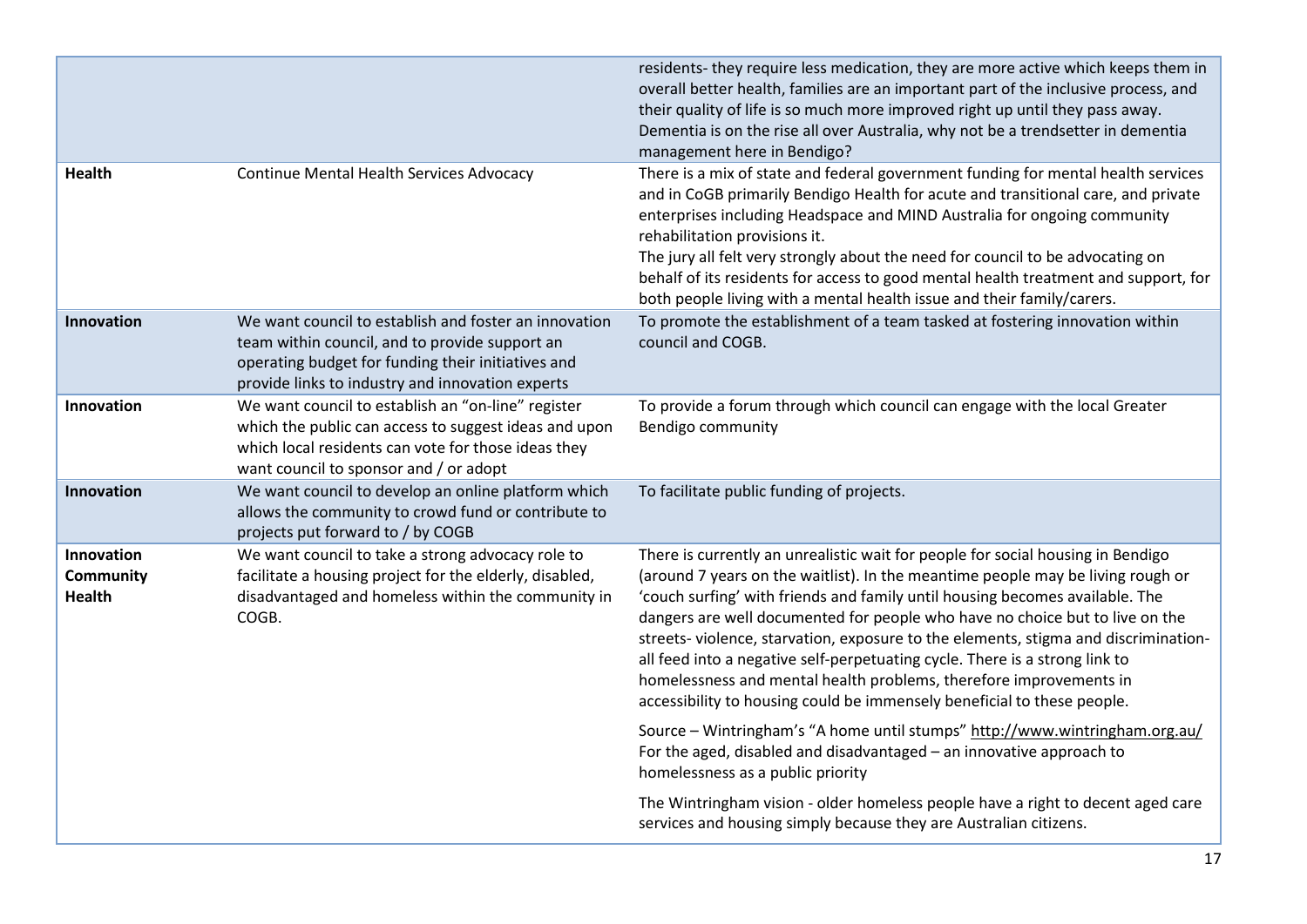|       |                                                                               | Wintringham is an example that has been able to demonstrate that there are<br>alternative methods of responding to the problem of homelessness and has<br>developed services to overcome the problem, whilst acknowledging there needs<br>to be a more vigorous linkage between the aged care service system and that of<br>the provision of safe and affordable housing.                                                                                                                                                                                                                                                                                                                                                                                  |
|-------|-------------------------------------------------------------------------------|------------------------------------------------------------------------------------------------------------------------------------------------------------------------------------------------------------------------------------------------------------------------------------------------------------------------------------------------------------------------------------------------------------------------------------------------------------------------------------------------------------------------------------------------------------------------------------------------------------------------------------------------------------------------------------------------------------------------------------------------------------|
|       |                                                                               | The elderly homeless remain one of the most disadvantaged and powerless<br>groups in Australian society. At a time of life when most people would be enjoying<br>their retirement, elderly homeless men and women live outside mainstream<br>society making do with inadequate food, clothing and housing.                                                                                                                                                                                                                                                                                                                                                                                                                                                 |
|       |                                                                               | Wintringham Housing Limited, a wholly owned subsidiary of Wintringham, was<br>established to concentrate exclusively on delivering housing services for the<br>elderly poor.                                                                                                                                                                                                                                                                                                                                                                                                                                                                                                                                                                               |
|       |                                                                               | Council to engage with and support the strategies as outlined by organisations<br>$\bullet$<br>like Wintringham.<br>Lobby the state and federal governments for financial support in these<br>$\bullet$<br>endeavours, and make provision in planning for new housing developments to<br>ensure land is available for these types of accommodation initiatives.<br>facilitate housing projects that support older homeless men and women with<br>$\bullet$<br>options that offer a range of affordable high quality accommodation and care<br>services.<br>influence policies and practice at all relevant levels of government to ensure<br>that elderly homeless men and women receive equal right of access to aged<br>care and accommodation services. |
| Youth | We want council to implement a Youth Hub (Build or<br>Provide Building Space) | Need to break the cycle of apathy and generational unemployment.                                                                                                                                                                                                                                                                                                                                                                                                                                                                                                                                                                                                                                                                                           |
|       |                                                                               | We feel that there is a need for an informal place where youth can engage so they<br>can know there are people who can help, who are interested in them, that they<br>themselves have something to offer to society and to each other; value each<br>other; invest in communication strategies to 'talk their talk', use their language.                                                                                                                                                                                                                                                                                                                                                                                                                   |
|       |                                                                               | The mentor is not meant to be an 'authority' figure. In the past two years,<br>successful integrated Youth Hubs have been set up with funding coming from<br>Federal and State Governments, local Council, and private business.                                                                                                                                                                                                                                                                                                                                                                                                                                                                                                                           |
|       |                                                                               | There is no need for a feasibility study to evaluate the need; the possible success;<br>the practicality of such a project. It has already been done. There are readily-                                                                                                                                                                                                                                                                                                                                                                                                                                                                                                                                                                                   |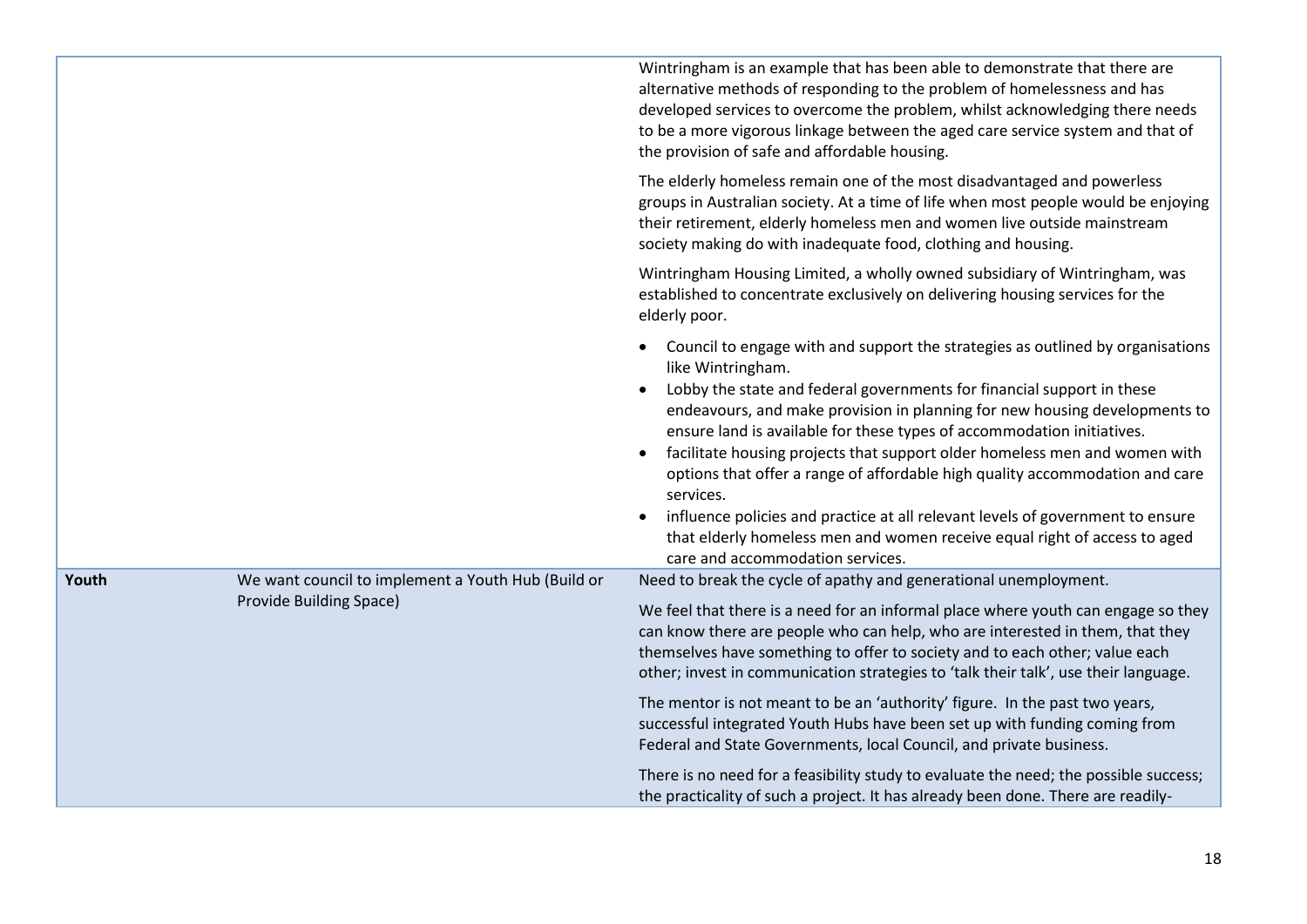|       |                                                                                                                                           | accessible models and examples on the internet; contact details to individuals<br>involved in existing services such as at:<br>• Colac, Vic: http://www.swarh2.com.au/cah/content/youth-health-hub<br>Eastwood, N.S.W: Youth Hub Service Model(PDF, 1009KB) / Youth Hub<br>Presentation Overview(PDF, 127KB)<br>For the Colac facility: the Federal Government contributed \$850 for the building<br>(rooms rented to GP; psychologies to provide on-going income); the Council gave<br>\$30,000, and State Government provided funding from its Health Department.                                                                                                                                                                                                                                                                                                                                                                                                             |
|-------|-------------------------------------------------------------------------------------------------------------------------------------------|---------------------------------------------------------------------------------------------------------------------------------------------------------------------------------------------------------------------------------------------------------------------------------------------------------------------------------------------------------------------------------------------------------------------------------------------------------------------------------------------------------------------------------------------------------------------------------------------------------------------------------------------------------------------------------------------------------------------------------------------------------------------------------------------------------------------------------------------------------------------------------------------------------------------------------------------------------------------------------|
|       |                                                                                                                                           | This would be a multi-disciplinary service in one place where young people feel<br>comfortable; where they can find help for mental or physical health issues;<br>someone to talk to about personal problems; learn the basics about fiscal<br>management, business possibilities; life-skills; art and culture, and 'just hang out<br>with friends'. A place and space where they feel comfortable.                                                                                                                                                                                                                                                                                                                                                                                                                                                                                                                                                                            |
|       |                                                                                                                                           | Under one roof, Youth Hubs or Our Space would integrate services, or be a first-<br>point-of-call to introduce, and perhaps direct young people to more specific<br>services they might need.                                                                                                                                                                                                                                                                                                                                                                                                                                                                                                                                                                                                                                                                                                                                                                                   |
| Youth | We want council to provide a facilitator to develop a<br>youth mentoring program                                                          | Today's youth will be the decision-makers of the community's future; from today's<br>youth will emerge tomorrow's leaders. There are numerous services focusing on<br>early childhood development; parks and public spaces, playgrounds for children;<br>family and aged support; but is there a public place and space for young teenagers<br>and adults aged between 12 and 25 to call their own?                                                                                                                                                                                                                                                                                                                                                                                                                                                                                                                                                                             |
| Youth | Council to advocate for opportunities for youth to<br>engage in new pursuits that build their creativity,<br>interests and job readiness. | Create mechanism for youth independence, and the ability to pursue interests that<br>will self-motivate people to change their life outlook, e.g.: Historic motor cycle<br>group volunteers to introduce and mentor young kids into making and riding cycles<br>equivalent to a men's shed intergenerational with older people and young people<br>to build something different groups for a short period Artists, writers, musicians,<br>printers to mentor, foster and allow young people to explore and develop their own<br>creativity. Introduce young people to craftsmanship to build self-worth and pride in<br>achievement; create self-respect for themselves, and then in turn for others;<br>develop a sense of belongingNeed for informal setting where older people can meet<br>and interact with young people and ask them what that want  their views and<br>opinions and follow up what they are saying if there is negative reaction at home to<br>their idea |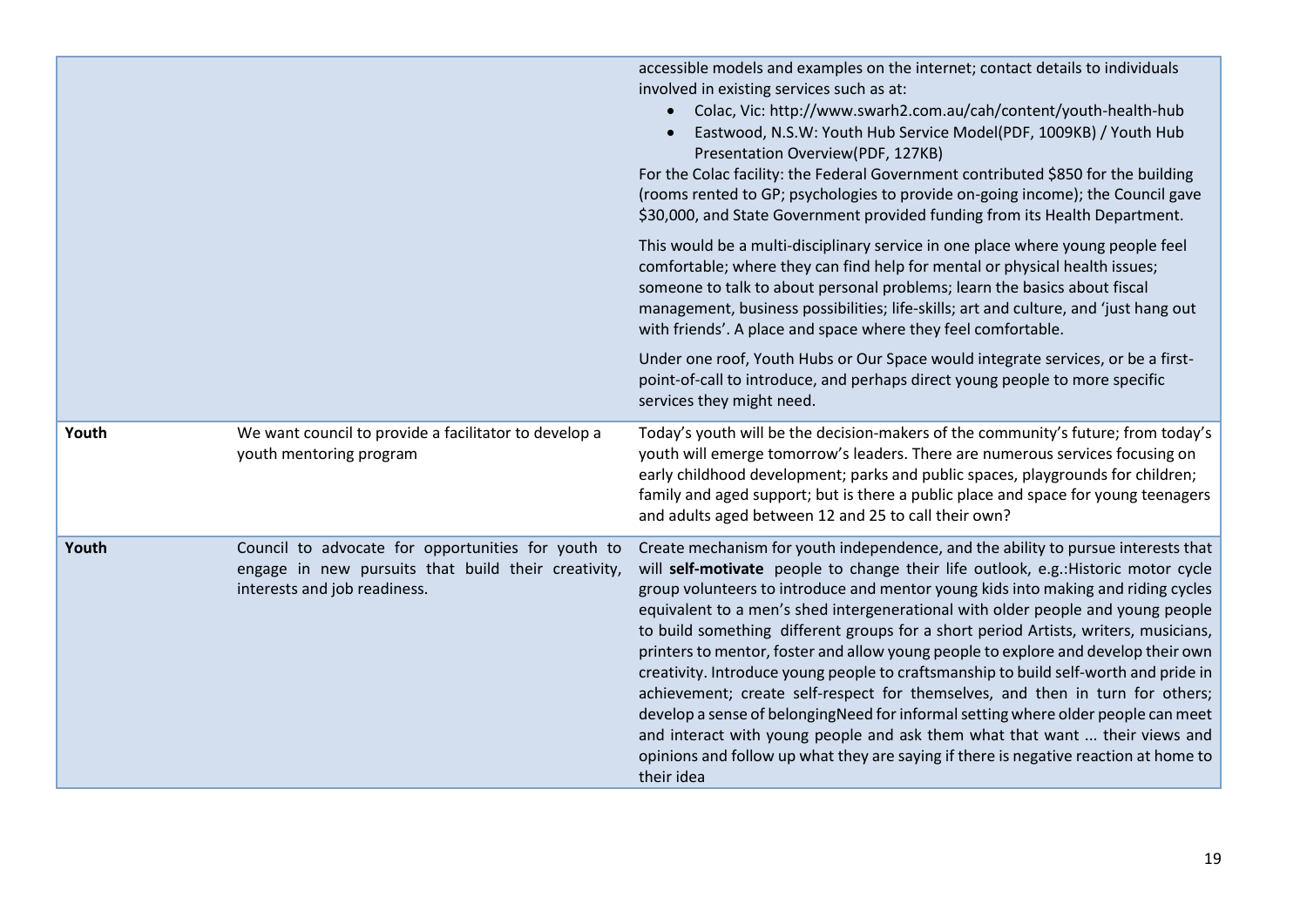*\*Recommendation changes during session 6 but not voted on by the jury:*

Innovation In support of the initiatives as stated above within the environment theme, "we want council to adopt more advanced waste technology systems", council to consider an innovative approach to waste management,

Waste to Energy Management – Heating and Lighting the way to a sustainable future

#### *Pyrolysis*

Is a thermochemical decomposition of organic material at elevated temperatures in the absence of oxygen. It involves the simultaneous change of chemical composition and physical phase.

In simple terms it is the treatment of domestic and industrial waste by heating at very high temperatures (800 degrees C) in the absence of oxygen. Below is a schematic diagram of a pyrolysis plant.



#### *Benefits of turning waste into energy*:

If a pyrolysis plant were to be constructed for or by COGB they could not only save money on the treatment of municipal waste but could also make money by treating industrial waste and outsource other waste from surrounding councils and even dip into the municipal and industrial waste from Melbourne.

The possibilities seem to be endless.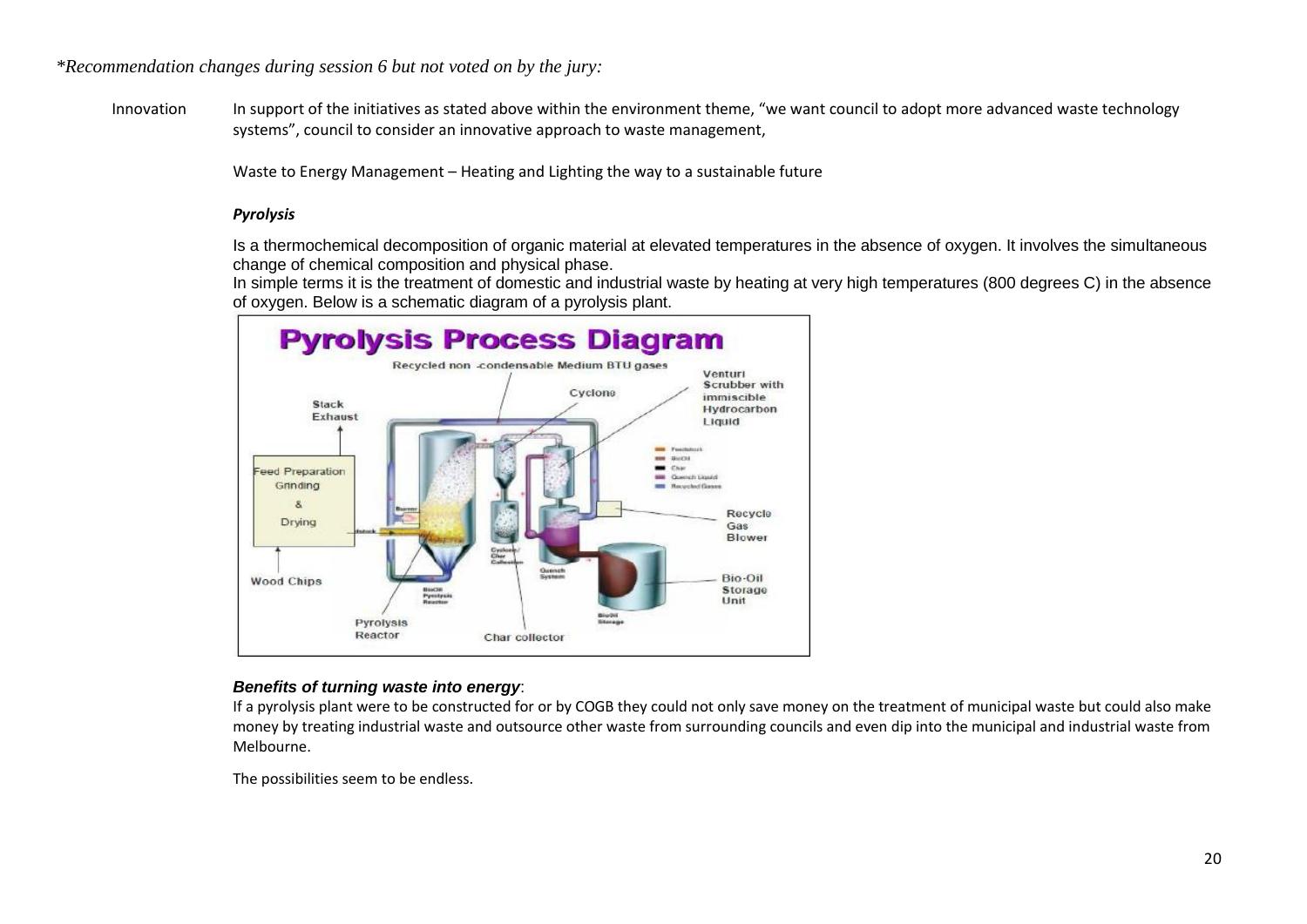

## *Estimated Cost of a Pyrolysis Plant*

From information we have been able to find the cost of a **waste to energy** *Pyrolysis Plant* would be in the region of \$9.5 million and capable of processing 20 tonnes of waste per day.

## *Tyre Pyrolysis*

In Australia the waste tyres were either:

- Used in landfill banned now in most countries because of environmental and toxic pollution
- Burned in furnaces as fuel banned in most countries for the same reasons

Currently, Australia produces 250,000 tonnes of waste tyres per year. These tyres, up until recently were exported to China. The Chinese government has now imposed an oil levy on importers making the process much less viable economically.

Information sourced from Exemplar Fund states that a plant producing 3300 tyres per day over a 12-month period, would produce the following:

- Approximately 45% of process bunker grade oil
- Approximately 30% of process carbon black
- 15% of process recyclable steel
- Approximately 10% Hydrocarbon and other gasses